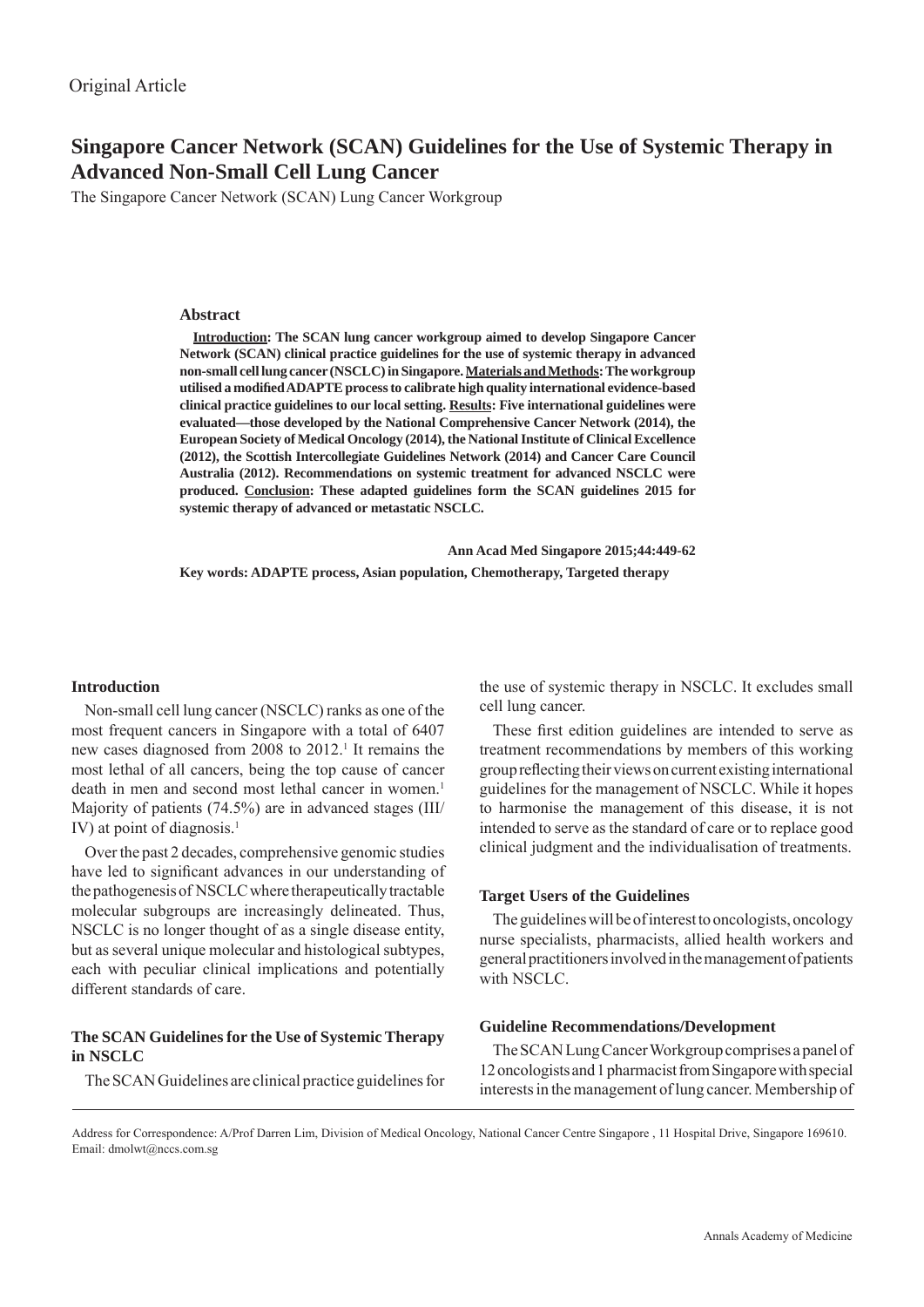the workgroup was by invitation. The workgroup elected its own chairperson and decided on its own scope for guideline development: adjuvant lung cancer treatment and advanced lung cancer treatment. Guideline selection was conducted through workgroup consensus. Potential conflicts of interest were declared by the International Committee of Medical Journal Editors (ICMJE) guidelines. Secretarial support for the overall guideline development effort was provided by Annals, Academy of Medicine Singapore. No other financial support was obtained. Guideline searching was conducted by the section lead. The group met once in person, and completed guideline development through email communication.

The ADAPTE framework<sup>2</sup> was used as a pragmatic structure and guidance for calibration of international high quality guidelines to the Singapore context. The framework involves 3 phases: set-up, adaptation and finalisation. During the set-up phase, available resources were considered. During the adaptation phase, high quality guidelines were selected for evaluation and structured approaches developed for guideline evaluation and selection. This involved the extraction of data on source guideline development, the setting up of mechanisms for selecting recommendations and also recognising possible dissent amongst panel members. Calibration of guidelines to the local context based on available Singapore data was encouraged. The finalisation phase involved writing, external review, stakeholder feedback, and the setting up of a mechanism for regular updating. For each individual recommendation, agreement was established by a simple majority for established international recommendations and by a two-third majority for independent local recommendations. Dissenting workgroup members were invited to include comments for each recommendation. International measures of costeffectiveness for each recommendation were obtained where available but not used to inform the recommendations.

These guidelines set out to answer the following 7 key areas of the management of advanced NSCLC to provide recommendations on best practice (Table 1):

- 1. Pathological reporting and molecular subtyping
- 2. First-line treatment options for epidermal growth factor receptor (*EGFR*) sensitising mutation-positive advanced NSCLC
- 3. First-line treatment options for advanced NSCLC harbouring anaplastic lymphoma kinase (*ALK*) gene rearrangement
- 4. First-line chemotherapeutic options for advanced NSCLC with no driver mutation
- 5. Role of maintenance chemotherapy
- 6. Second-line chemotherapeutic options
- 7. Subsequent lines of treatment options

Five international guidelines were selected for review (Supplementary Table 1):

- "NCCN Clinical Practice Guidelines in Oncology— Non-small Cell Lung Cancer Version 4.2014" by the National Cancer Comprehensive Network (NCCN,  $USA)^3$
- "Metastatic Non-Small Cell Lung Cancer (NSCLC): ESMO Clinical Practice Guidelines for Diagnosis, Treatment and Follow-up" by the European Society for Medical Oncology (ESMO), 20124
- "NICE Pathway—Treatment for Non-Small Cell Lung Cancer" by the National Institute for Health and Care Excellence (NICE, 2014)<sup>5</sup>
- "SIGN 137: Management of Lung Cancer" by the Scottish Intercollegiate Guidelines Network (SIGN), 20146
- "Clinical Practice Guideline for the Treatment of Lung Cancer" by the Cancer Council Australia, 20127

The strength of the evidence and grade of recommendation of the international guidelines are reported and summarised. These guidelines will be reviewed or updated every 2 years. If there are significant new developments that impact the management of NSCLC, it will be reviewed earlier.

## **1. Pathological Reporting and Molecular Subtyping**

In the past, all histological subgroups of NSCLC were treated uniformly. There was limited use in expanding additional efforts in pathological reporting of a biopsy sample. In recent years, we have seen a paradigm shift in lung cancer treatment to one that is individualised according to histological subtyping. For example, life-threatening toxicities such as haemoptysis are associated with the use of bevacizumab in the treatment of squamous cell carcinoma (SCC) of the lung<sup>8</sup> and pemetrexed shows benefit over gemcitabine-based platinum 2-drug chemotherapy in non-squamous NSCLC.9 *EGFR* mutations and *ALK*  gene rearrangements are almost exclusively seen in lung adenocarcinomas.10 These genetic alterations have been well validated as targets for a molecularly directed systemic therapy. First-line treatment should an *EGFR*-sensitising mutation or *ALK* gene rearrangement be identified would be an *EGFR* tyrosine kinase inhibitor (TKI),<sup>11-13</sup> crizotinib<sup>14</sup> or ceritinib<sup>15</sup> respectively. Emerging local data supports *ALK* testing in parallel with *EGFR* testing. Crizotinib can also be considered in those who possess genetic alteration in the *Ros1* gene.<sup>16</sup>

## **Recommendations on Pathological Reporting and Molecular Subtyping**

There is unanimous agreement among the workgroup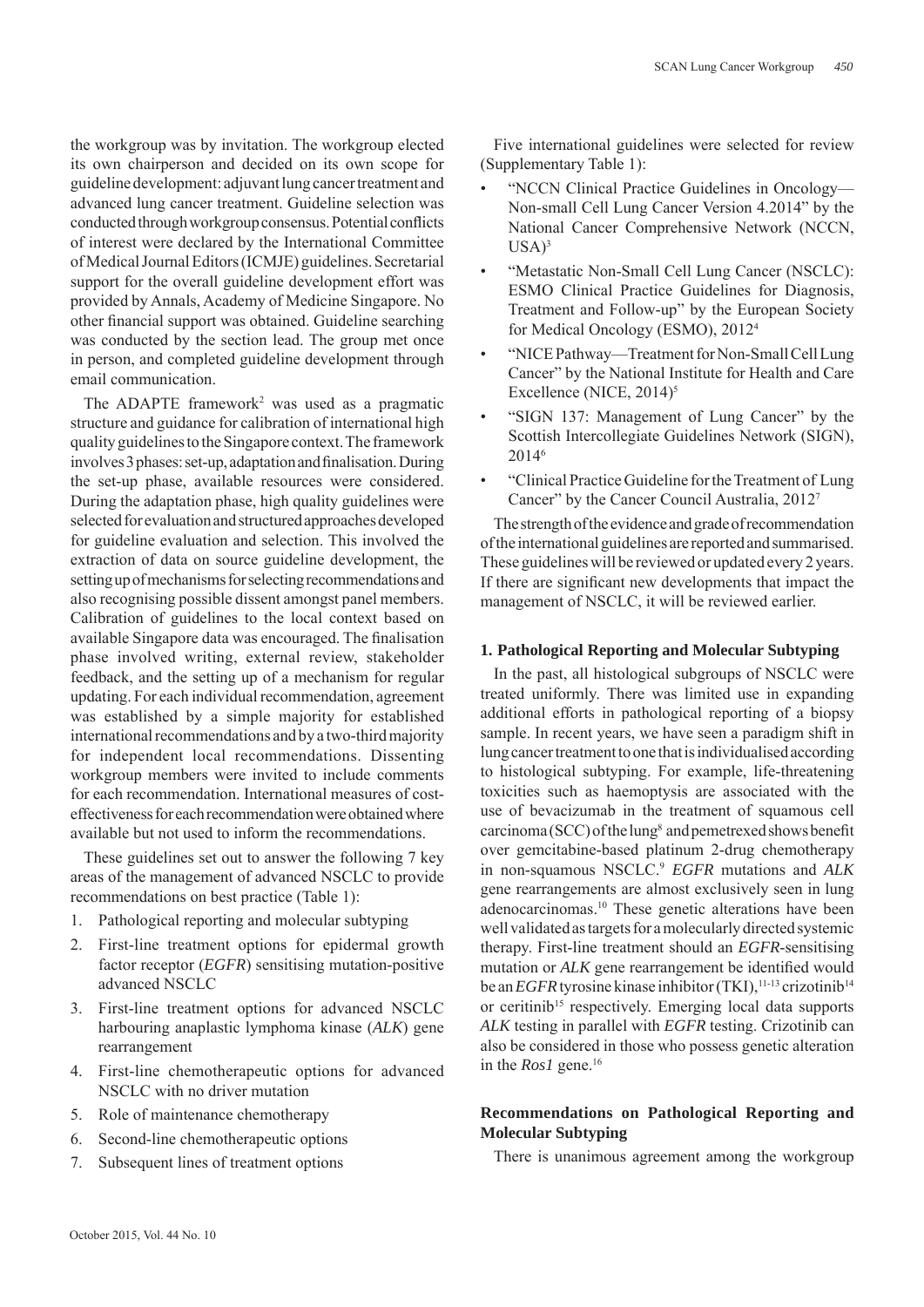# Table 1. Singapore Cancer Network (SCAN) Guidelines for Systemic Therapy of Advanced NSCLC

|           | <b>Pathological Reporting and Molecular Subtyping</b>                                                                                                                                                                                                                        |                                                                                      |
|-----------|------------------------------------------------------------------------------------------------------------------------------------------------------------------------------------------------------------------------------------------------------------------------------|--------------------------------------------------------------------------------------|
| $\bullet$ | Diagnosis made according to WHO classification.                                                                                                                                                                                                                              | Category IIA                                                                         |
| $\bullet$ | If non-squamous in histology (Category I), never or former light smokers squamous histology (Level IV,<br>A), small biopsy specimen or mixed histology, testing for EGFR activating mutations and ALK testing are<br>recommended.                                            | Category I (non-squamous)<br>Level IV, A (never or former light<br>smokers squamous) |
| $\bullet$ | The workgroup supports detection of ALK translocation by fluorescence in situ hybridisation (FISH) as<br>standard, however immunohistochemistry (IHC) and RT-PCR-based methods can be used if validated and<br>qualified.                                                    | Category IIA                                                                         |
| $\bullet$ | If possible, parallel testing for molecular aberration is preferable to avoid delay in treatment.                                                                                                                                                                            | Workgroup consensus                                                                  |
|           | ROS1 testing can be considered.                                                                                                                                                                                                                                              | Category IIA                                                                         |
|           | The workgroup also supports NCCN endorsement of broader molecular profiling with the aims of<br>identifying tractable mutations and informing patients on the availability of clinical trials.                                                                               | Category IIA                                                                         |
| $\bullet$ | Rebiopsy at disease progression should be considered.                                                                                                                                                                                                                        | Category IIA                                                                         |
|           | First-line EGFR Mutation Positive                                                                                                                                                                                                                                            |                                                                                      |
| $\bullet$ | Either of the EGFR-TKI—gefitinib, erlotinib or afatinib—should be considered in the treatment of<br>advanced NSCLC harbouring EGFR sensitising mutations.                                                                                                                    | Category I                                                                           |
| $\bullet$ | Should the mutation be discovered in the midst of first-line treatment, the systemic therapy can be<br>interrupted or first-line chemotherapy can be completed prior to starting EGFR-TKI.                                                                                   | Category IIA                                                                         |
|           | First-line ALK Mutation Positive                                                                                                                                                                                                                                             |                                                                                      |
|           | Clinical trials.                                                                                                                                                                                                                                                             | Category IIA                                                                         |
| $\bullet$ | Consider crizotinib as first-line treatment for ALK gene rearranged advanced lung cancer. The workgroup<br>recommends a discussion with patients on the cost implications of this option prior to mutational testing.                                                        | Category I                                                                           |
| ٠         | May switch to ceretinib if intolerant to crizotinib.                                                                                                                                                                                                                         | Category IIA                                                                         |
|           | First-line Chemotherapy, Driver Mutation Negative                                                                                                                                                                                                                            |                                                                                      |
| $\bullet$ | In fit patients, platinum doublet chemotherapy is recommended in the first-line treatment of advanced<br>NSCLC.                                                                                                                                                              | Category I                                                                           |
| $\bullet$ | In view of better outcomes with the use of pemetrexed in non-squamous histology and in considering cost<br>effectiveness, the workgroup is of the opinion that pemetrexed/platinum chemotherapy is preferable in the<br>first-line treatment of non-squamous advanced NSCLC. | Workgroup consensus                                                                  |
| $\bullet$ | Addition of bevacizumab to platinum doublet is an option in non-squamous histology.                                                                                                                                                                                          | Category IIA                                                                         |
| $\bullet$ | The use of bevacizumab as well as pemetrexed is limited to those non squamous in histology.                                                                                                                                                                                  | Category IIA                                                                         |
| $\bullet$ | There is insufficient evidence to support the use of cetuximab for which the workgroup unanimously does<br>not recommended in this setting.                                                                                                                                  | Workgroup consensus                                                                  |
|           | Maintenance Chemotherapy                                                                                                                                                                                                                                                     |                                                                                      |
|           | In patients with good performance status of $0 - 1$ , continuation of pemetrexed (is recommended in non-<br>squamous NSCLC if stable disease or response is seen following induction chemotherapy).                                                                          | Level I, B                                                                           |
|           | In patients with non-squamous histology and good PS $0 - 1$ , should first-line chemotherapy be non-<br>pemetrexed based, then switch maintenance to pemetrexed can be considered (Level I, B).                                                                              | Level I, B                                                                           |
| $\bullet$ | In patients with all histology, switch to erlotinib can be considered (Level I, B) however the workgroup<br>recommends this only if a sensitising EGFR mutation is detected (workgroup consensus).                                                                           | Level I, B<br>Workgroup consensus                                                    |
|           | Second-line Chemotherapy                                                                                                                                                                                                                                                     |                                                                                      |
|           | The workgroup committee recommends consideration of clinical trials.                                                                                                                                                                                                         | Workgroup consensus                                                                  |
| $\bullet$ | Docetaxel or pemetrexed (restricted to non-squamous in histology) can be considered in fit patients as<br>second-line treatment of advanced lung cancer.                                                                                                                     | Level I, B                                                                           |
|           | Subsequent Lines of Chemotherapy                                                                                                                                                                                                                                             |                                                                                      |
| $\bullet$ | The workgroup recommends first the consideration of clinical trials.                                                                                                                                                                                                         | Workgroup consensus                                                                  |
| $\bullet$ | Erlotinib can be considered in the treatment of advanced lung cancer beyond second-line chemotherapy in<br>patients with unknown EGFR status or EGFR-WT who have not received EGFR-TKI.                                                                                      | Level II, B                                                                          |
| $\bullet$ | Given the burgeoning pipeline of novel therapeutics addressing either distinct genetic drivers or resistance<br>mechanisms, molecular profiling for "actionable" alterations either from archival tissue, or a repeat biopsy<br>is also a reasonable consideration.          | Workgroup consensus                                                                  |

ALK: Anaplastic lymphoma kinase; EGFR: Epidermal growth factor receptor; NCCN: National Comprehensive Cancer Network; NSCLC: Non-small cell lung cancer; PS: Performance status; RT-PCR: Reverse transcription polymerase chain reaction; TKI: Tyrosine kinase inhibitors; WHO: World Health Organization; WT: Wild type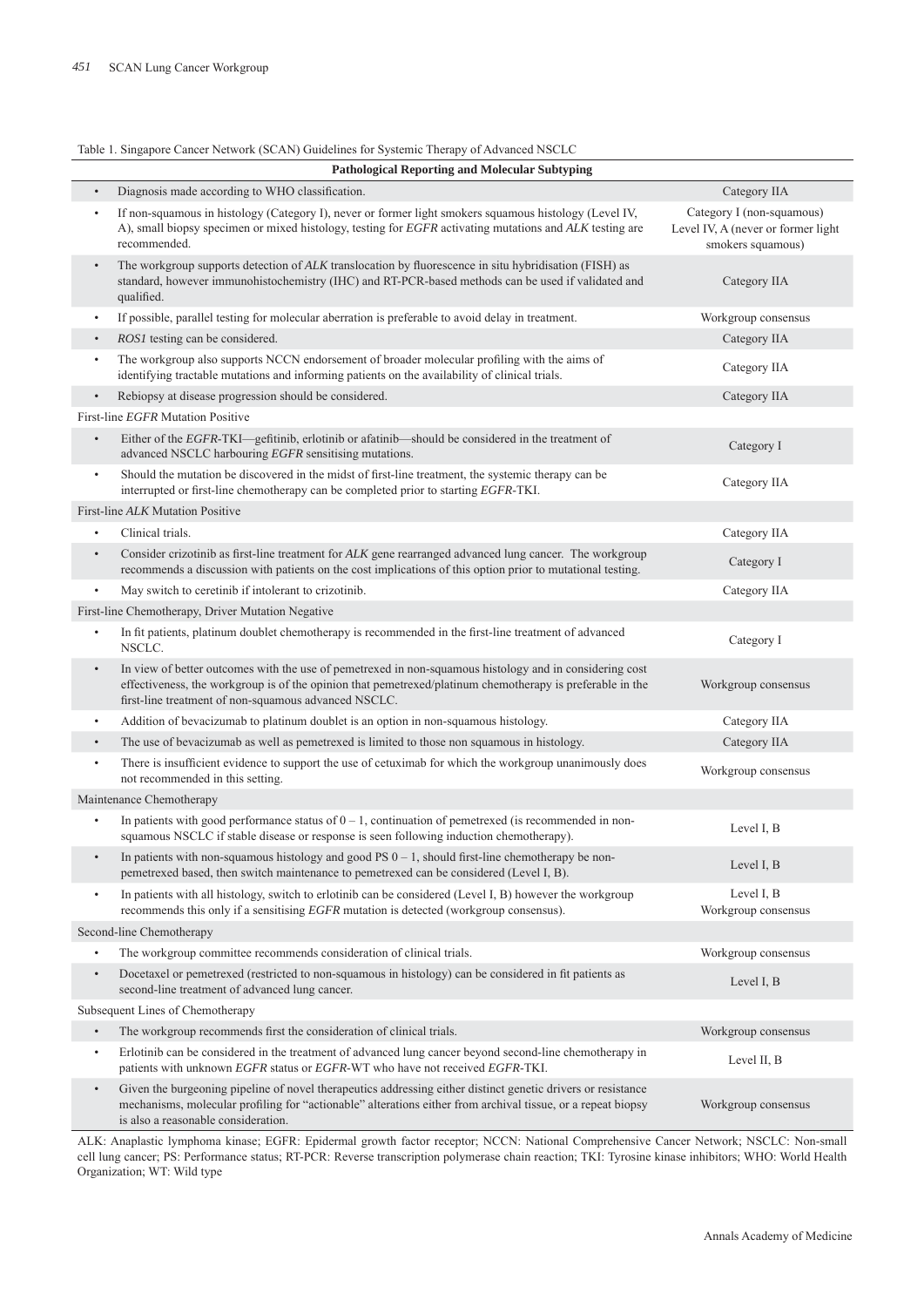members in adopting both the ESMO and NCCN guidelines.

- 1. Pathological diagnosis should be made according to WHO classification (Category IIA). If non-squamous in histology (Category I), never or former light smokers squamous histology (Level IV, A), small biopsy specimen or mixed histology, testing for *EGFR*activating mutations and *ALK* testing are recommended.
- 2. The workgroup supports detection of *ALK* translocation by fluorescence in situ hybridisation (FISH) as standard, however immunohistochemistry (IHC) and reverse transcription polymerase chain reaction (RT-PCR) based methods can be used if validated and qualified.
- 3. If possible, parallel testing for molecular aberration is preferable to avoid delay in treatment.
- *4. ROS1* testing can be considered and if positive treatment with crizotinib may be considered as per NCCN guidelines (Category IIA).
- 5. The workgroup also supports NCCN endorsement of broader molecular profiling with the aims of identifying tractable mutations and informing patients on availability of clinical trials (Category IIA).
- 6. Rebiopsy at disease progression should be considered.

## **2. First-line Treatment Options for** *EGFR* **Sensitising Mutation Positive Advanced NSCLC**

A substantially higher proportion of mutations in the *EGFR* tyrosine kinase is observed in Asian populations. Tumours that possess mutations in *EGFR* are highly sensitive to TKIs. Randomised phase III studies on various TKIs—gefitinib,<sup>17-21</sup> erlotinib<sup>22,23</sup> and afatinib<sup>12, 24</sup> versus chemotherapy exist. *EGFR*-TKI treatment resulted in significantly increased overall response rates (ORR) (HR  $= 2.08$ ; 95% CI, 1.75 to 2.46; *P* ≤0.0001)<sup>25</sup> and in a metaanalysis of data from trials examining the role of *EGFR*-TKI in all major clinical settings, *EGFR*-TKI treatment was associated with a lower risk of disease progression in the first-line (HR =  $0.43$ ; 95% CI, 0.38 to 0.49;  $P \le 0.001$ ) and subsequent line setting (HR =  $0.34$ ;  $95\%$  CI,  $0.2$  to  $0.6$ ;  $P \leq 0.001$ <sup>26</sup> To date, no phase III trial has demonstrated overall survival (OS) benefit with *EGFR*-TKI use.<sup>26</sup> This is likely confounded by treatment postprogression in both comparator arms.

## *Cost-effectiveness*

The cost-effectiveness of *EGFR*-targeted therapy has been addressed in several papers.27-29 Of particular note, in a local analysis of the cost-effectiveness of *EGFR*  testing followed by first-line gefitinib and second-line chemotherapy in *EGFR* mutants versus the practice of no

*EGFR* testing (e.g. by clinical phenotype alone), first-line chemotherapy followed by second-line gefitinib, it was demonstrated that the major driver of cost savings was not providing gefitinib to patients who are not likely to benefit supporting the implementation of *EGFR* mutation testing prior to initiation of first-line systemic therapy.<sup>28</sup> The calculated incremental cost and quality-adjusted life year (QALY) were USD \$15,197 and 0.27 with an incremental cost effective ratio (ICER) of USD \$56,916 per QALY.28

## **Recommendations on First-line Treatment Options for EGFR Sensitising Mutation Positive Advanced NSCLC**

The workgroup committee unanimously recommends adopting NCCN guidelines.

- 1. Either of the *EGFR*-TKIs-gefitinib, erlotinib or afatinib should be considered in the treatment of advanced NSCLC harbouring *EGFR*-sensitising mutations (Category II).
- 2. Should the mutation be discovered in the midst of firstline treatment, the systemic therapy can be interrupted or first-line chemotherapy can be completed prior to starting *EGFR*-TKI (Category IIA).

## **3. First-line Treatment Options for Advanced NSCLC Harbouring** *ALK* **Gene Rearrangement**

Around 5% of NSCLC tumours harbour a novel fusion oncogene echinoderm microtubule-associated protein-like 4 gene (*EML4*) fused with *ALK* gene. These tumours are highly sensitive to therapy with *ALK* inhibitors.

Crizotinib is a multikinase inhibitor of *ALK* tyrosine kinase, mesenchymal epithelial transition growth factor (c-MET) and *ROS1* receptor tyrosine kinase. When compared to second-line chemotherapy (pemetrexed or docetaxel) in a phase III randomised controlled trial, treatment with crizotinib was associated with a significantly higher response rate of  $65\%$  vs  $20\%$  ( $P \le 0.001$ ), progressionfree survival (PFS) of 7.7 months versus 3 months (HR  $=$ 0.49; 95% CI, 0.37 to 0.64; *P* ≤0.001) and improvement in global quality of life.30

Ceritinib is a second-generation *ALK* inhibitor with clinical activity demonstrated in patients whom have received prior crizotinib and in those who had not received crizotinib.15

## *Cost-effectiveness*

The cost-effectiveness of *EML4-ALK* fusion testing and first-line therapy with crizotinib was analysed from the perspective of the Canadian public healthcare system. Molecular testing and first-line therapy with crizotinib cost an additional USD \$208,708 per QALY gained compared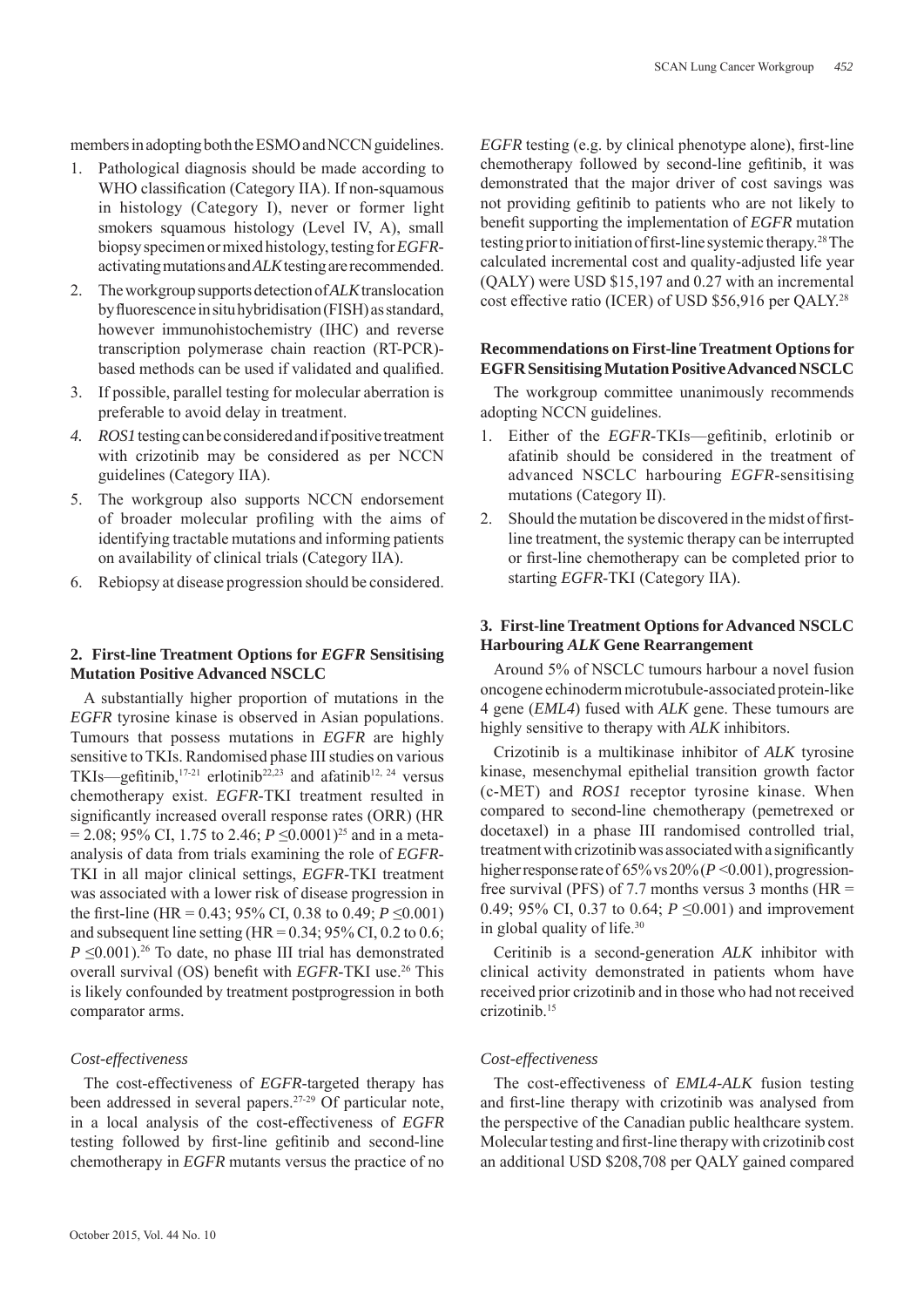with standard of care with no testing and no crizotinib treatment.31 The authors concluded that *EML4-ALK* fusion molecular testing and targeted therapy with crizotinib in their setting of low prevalence of *EML4-ALK* fusion gene and the high cost of crizotinib is not cost-effective.<sup>31</sup>

## **Recommendations on First-line Treatment Options for Advanced NSCLC Harbouring ALK Gene Rearrangement**

- 1. The workgroup unanimously recommends consideration of enrolment into clinical trials or to adopt NCCN guidelines for the consideration of crizotinib as firstline treatment for *ALK* gene rearranged advanced lung cancer (Category I). The workgroup recommends a discussion with patients on the cost implications of the option of crizotinib.
- 2. Patients who are intolerant to crizotinib may be switched to ceritinib (Category IIA).

## **4. First-line Chemotherapeutic Options for Advanced NSCLC Negative for Driver Mutation**

Systemic platinum-based doublet chemotherapy is the preferred initial treatment option for patients with advanced NSCLC, good performance status and without a driver mutation. Chemotherapy in fit patients has been conclusively shown in a meta-analysis to improve OS when compared to best supportive care (HR = 0.77; 95% CI, 0.71 to 0.83; *P*   $\leq$ 0.01).<sup>32</sup> A randomised study comparing 4 platinum-based chemotherapy regimens showed no significant advantage of 1 regimen over the other.33 More recently, evidence from a phase III study comparing cisplatin plus gemcitabine with cisplatin plus pemetrexed showed similar efficacy, median OS (10.3 vs 10.3 months, HR = 0.94; 95% CI, 0.84 to 1.05) with better tolerability.<sup>9</sup> Importantly, a prespecified analysis of OS by treatment arm demonstrated a significantly better survival in patients with adenocarcinoma and large cell carcinoma treated with pemetrexed/cisplatin as compared to gemcitabine/cisplatin (12.6 months vs 10.9 months, HR  $= 0.84$ ; 95% CI, 0.71 to 0.99;  $P = 0.03$ ).

Subsequent trials have shown additional survival benefit with the addition of biologic agents such as bevacizumab. The Eastern Cooperative Oncology Group (ECOG) conducted a randomised study which showed a significant survival benefit of adding bevacizumab to paclitaxel plus carboplatin in the treatment of select patients with nonsquamous NSCLC.<sup>34</sup> A systemic review and meta-analysis of trials adding bevacizumab to platinum-based chemotherapy in first-line treatment further confirms this survival benefit.<sup>35</sup>

The role of cetuximab, an *EGFR* monoclonal antibody in the first-line treatment for advanced NSCLC remains to be defined and has not been approved for use in this patient population.36,37

## *Cost-effectiveness*

In a systematic review and economic evaluation of the clinical effectiveness and cost-effectiveness of first-line chemotherapy for advanced NSCLC, the preferred drugs for patients with advanced NSCLC are paclitaxel followed by gemcitabine and subsequently docetaxel.38 In patients with non-SCC disease, pemetrexed/cisplatin is cost-effective with USD \$53,238 per QALY gained.<sup>38</sup> In a cost-utility assessment of bevacizumab, the ICER of bevacizumab and chemotherapy when compared with chemotherapy alone was USD \$560,000 per QALY.39 Bevacizumab thus does not appear to be cost-effective when added to chemotherapy. There is no local data with regard to the cost-effectiveness of chemotherapy and or bevacizumab.

## **Recommendations on First-line Chemotherapeutic Options for Advanced NSCLC Negative for Driver Mutation**

- 1. In fit patients, platinum doublet chemotherapy is unanimously recommended in the first-line treatment of advanced NSCLC (Category I).
- 2. In view of better outcomes with the use of pemetrexed in non-squamous histology and in considering costeffectiveness, the workgroup is of the opinion that pemetrexed/platinum chemotherapy is preferable in the first-line treatment of non-squamous advanced NSCLC (workgroup consensus).
- 3. Bevacizumab when added to chemotherapy is an option (Category IIA).
- 4. The use of bevacizumab as well as pemetrexed is limited to those non-squamous in histology.
- 5. There is insufficient evidence to support the use of cetuximab for which the workgroup unanimously does not recommend in this setting (workgroup consensus).

## **5. Role of Maintenance Chemotherapy**

Maintenance therapy is started immediately after firstline therapy with aims of prolonging tumour response or stable disease.

Trials using bevacizumab in combination with first-line platinum-based chemotherapy have continued bevacizumab as maintenance therapy after completion of 4 to 6 cycles of chemotherapy. In the pivotal randomised phase III trial comparing paclitaxel and carboplatin chemotherapy alone versus paclitaxel carboplatin bevacizumab, addition of bevacizumab was shown to improve OS (12.3 months vs 10.3 months, HR = 0.79; 95% CI, 0.67 to 0.92; *P* = 0.003), PFS (6.2 months vs 4.5 months, HR = 0.66; 95% CI, 0.57 to 0.77; *P* <0.001) and response rates (35% vs 15%, *P* <0.001) in patients with advanced non-squamous NSCLC. Out of 407 patients, 215 (53%) continued with bevacizumab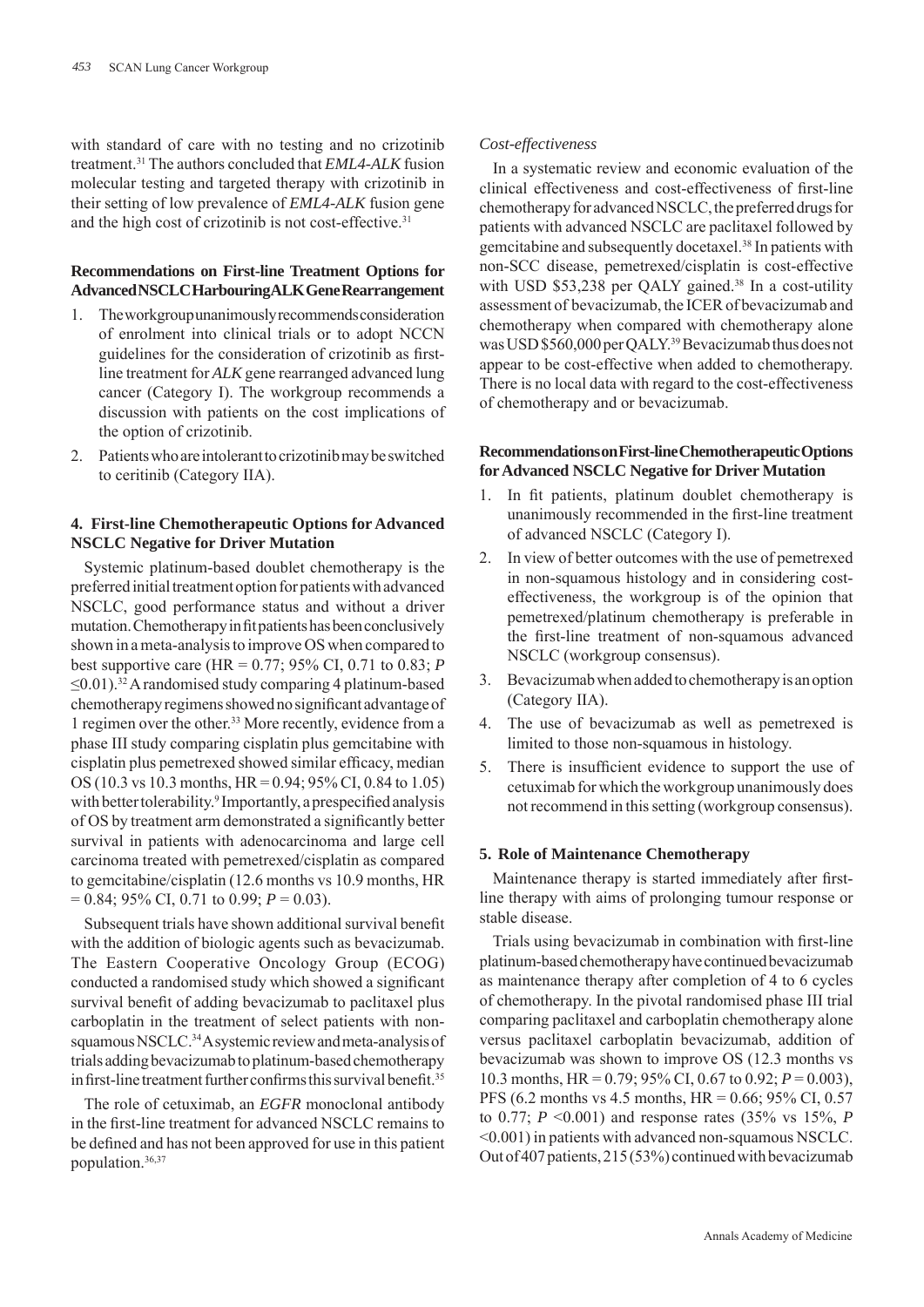monotherapy with 107 (50%) receiving more than 5 cycles of monotherapy.34

Maintenance pemetrexed has been studied in 2 large trials.40-42 "Switch maintenance" was examined in a randomised double-blinded international study where monotherapy pemetrexed versus placebo was commenced following 4 cycles of platinum-based chemotherapy. A switch to pemetrexed maintenance significantly improved PFS (4.3 months vs 2.6 months, HR = 0.5; 95% CI, 0.42 to  $0.61$ ;  $P \le 0.0001$ ) and OS (13.4 months vs 10.6 months, HR = 0.79; 95% CI, 0.65 to 0.95;  $P = 0.012$ ).<sup>41</sup> In the PARAMOUNT trial, 539 advanced non-squamous NSCLC patients who received 4 cycles of pemetrexed-cisplatin induction therapy with no disease progression were randomly assigned to receiving continuation maintenance with pemetrexed plus best supportive care or with placebo plus best supportive care. Final OS analysis showed a statistically significantly longer OS of 13.9 months versus 11 months (unadjusted HR = 0.78; 95% CI, 0.64 to 0.96; *P*   $= 0.0195$ ). In this trial, maintenance pemetrexed was well tolerated with no new safety findings.<sup>42</sup>

## *Cost-effectiveness*

Cost-effectiveness of pemetrexed as first-line maintenance therapy was assessed by an American group as well as NICE. The American paper showed that in the subgroup of patients with non-squamous histology, the incremental cost per life year gained was USD \$122,371 when compared to observation.43 The ICERs as estimated by the manufacturer's model submitted to NICE were USD \$51,289 per QALY for the non-squamous population.<sup>44</sup>

## **Recommendations on the Role of Maintenance Chemotherapy**

- 1. In patients with good performance status of  $0 1$ , continuation of pemetrexed is unanimously recommended in non-squamous NSCLC if stable disease or response is seen following induction chemotherapy (Level I, B).
- 2. In patients with non-squamous histology and good performance status of  $0-1$ , should first-line chemotherapy be non-pemetrexed based, then switch of maintenance to pemetrexed can be considered (Level I, B).
- 3. In patients with all histologies, switch to erlotinib can be considered (Level I, B). However, the workgroup recommends this only if a sensitising *EGFR* mutation is detected (workgroup consensus).

## **6. Second-line Chemotherapeutic Options for Advanced NSCLC**

Docetaxel dosed at  $75 \text{ mg/m}^2$  has been shown to

offer clinically meaningful benefit to patients with advanced NSCLC who have failed platinum-containing chemotherapy.45, 46 A randomised phase II trial comparing docetaxel dosed at 100 mg/m<sup>2</sup> reduced to 75 mg/m<sup>2</sup> after a protocol amendment versus best supportive care in 103 patients showed a longer duration of survival for the chemotherapy arm (7 months, 95% CI, 5.5 to 9 months vs 4.6 months, 95% CI, 3.7 to 6 months; *P* = 0.047). When compared separately, patients who were treated with docetaxel at  $75 \text{ mg/m}^2$  had significantly better survival than those treated with best supportive care (log-rank test;  $P = 0.01$ <sup>46</sup> TAX 320 is a phase III randomised study of 373 patients comparing docetaxel dosed at 100 mg/m2 or 75 mg/m2 versus a control of vinorelbine or ifosfamide.45 Patients treated with docetaxel dosed at 75 mg/m<sup>2</sup> every 3 weeks had significantly greater 1-year survival than those with control treatment  $(32\% \text{ vs } 19\%; P = 0.025)$ .

A subsequent randomised phase III trial comparing pemetrexed versus docetaxel as second-line treatment in patients with advanced NSCLC showed equivalent efficacy outcomes by way of OS (8.3 months vs 7.9 months; HR = 0.99; 95% CI, 0.82 to 1.2; *P* = 0.226), PFS and overall response rates  $(9.1\% \text{ vs } 8.8\%)$ .<sup>47</sup> The side effect profile of pemetrexed was favourable in comparison to docetaxel.47 A secondary analysis further identified differing efficacy for pemetrexed over docetaxel in patients with non-squamous histology.<sup>48</sup>

## *Cost-effectiveness*

Cost-effectiveness of second-line chemotherapy has been assessed. Docetaxel was associated with significantly lower treatment period cost and was more favourable with regards to cost-utility ratio as compared to pemetrexed. When compared to best supportive care, the cost utility of docetaxel was USD \$35,668 per QALY whilst the cost utility per QALY for pemetrexed was USD \$44,770.<sup>49</sup>

## **Recommendations on Second-line Chemotherapeutic Options for Advanced NSCLC**

- 1. The workgroup committee unanimously recommends consideration of clinical trials.
- 2. Docetaxel or pemetrexed (restricted to non-squamous in histology) can be considered in fit patients as secondline treatment of advanced lung cancer (Level I, B).

## **7. Subsequent Lines of Chemotherapy for Advanced NSCLC**

There is 1 randomised controlled trial that studied the role of erlotinib after failure of first- or second-line chemotherapy.50 In this international, phase III randomised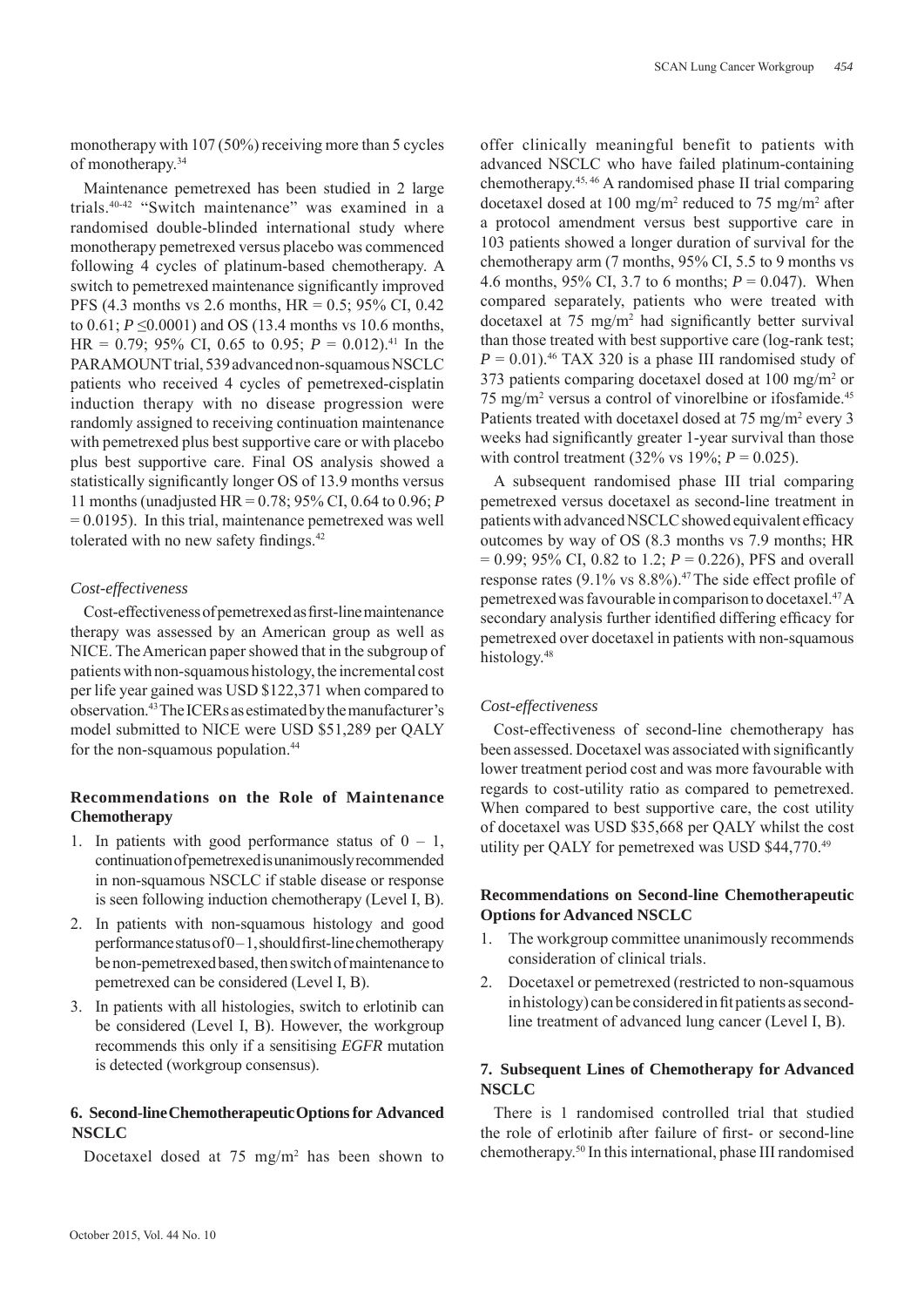double-blinded, placebo controlled trial, 731 patients who had received 1 or 2 prior lines of chemotherapy were randomly assigned in a 2:1 ratio to receive erlotinib or placebo. The primary endpoint of OS was met (6.7 months vs 4.7 months, HR = 0.7 95%; CI, 0.58 to 0.85; *P* <0.001). There were significantly more overall responses in the erlotinib group (8.9% vs  $\leq$ 1%; *P*  $\leq$ 0.001). The median PFS was significantly longer in the erlotinib group (2.2) months vs 1.8 months,  $HR = 0.61$ ; 95% CI, 0.51 to 0.74; *P* <0.001). We are however mindful that patients enrolled on this trial are unselected and therefore extrapolation of this data in the current era of molecular subtyping must be done so with care. Nevertheless, this trial did provide clinically meaningful prolongation of survival despite heavy pretreatment of 50% of the enrolled patients.

## **Recommendations on Subsequent Lines of Chemotherapy for Advanced NSCLC**

- 1. The workgroup unanimously recommends to first consider clinical trials.
- 2. Erlotinib can be considered in the treatment of advanced lung cancer beyond second-line chemotherapy in patients with unknown *EGFR* status or *EGFR*-WT who have not received *EGFR* TKI (Level II, B).
- 3. Given the burgeoning pipeline of novel therapeutics addressing either distinct genetic drivers or resistance mechanisms, molecular profiling for "actionable" alterations either from archival tissue, or a repeat biopsy is also a reasonable consideration (workgroup consensus).
	- All recommendations are unanimous.

#### *Confl icts of Interest*

*Dr A Chang reports receiving advisory board fees from Pfi zer, Celgene and BMS and lecture fees from MSD, Pfi zer and BMS; Dr DSW Tan, receiving research funding from Novartis and advisory board fees from Novartis, Boerhinger Ingelheim and Pfi zer; Dr WL Yeo, serving on advisory boards of Roche and Bayer; Ms L Chew, Dr TM Chin, Dr SS Leong, Dr HL Lim, Dr EH Lim, Dr RA Soo, Dr T Tan and Dr CK Toh have nothing to disclose.*

#### *Workgroup Members*

*The Members of the SCAN Lung Cancer Workgroup are Section Lead and Workgroup Chairperson: Darren Lim, MBBS, MRCP (UK), Division of Medical Oncology, National Cancer Centre Singapore, Singapore; Workgroup Members (Voting): Alex Chang, MD, Oncology, John Hopkins Singapore, Singapore; Lita Chew, BSc (Pharm), MMedSc (Oncology) (UK), Department of Pharmacy, National Cancer Centre Singapore, Singapore; Tan Min Chin, MBBS, MRCP (UK, Edin), Department of Haematology-Oncology, National University Cancer Institute, Singapore, Singapore; Boon* 

*Cher Goh, MBBS (S'pore), MMed (Int Med), FRCP (Edin), Department of Haematology-Oncology, National University Cancer Institute, Singapore, Singapore; Swan Swan Leong, MBBS (S'pore), MRCP (UK), FAMS (Med Onc), OncoCare Cancer Centre, Singapore; Elaine Lim, PhD, MBBChir, MRCP (UK), Division of Medical Oncology, National Cancer Centre Singapore, Singapore; Hong Liang Lim, MBBS (S'pore), MMed (Int Med), FAMS (Med Onc), Parkway Cancer Centre, Singapore; Ross Soo, MBBS, FRACP, FAMS, Department of Haematology-Oncology, National University Cancer Institute, Singapore, Singapore; Daniel Tan, BSc (Hons), MBBS (London), MRCP (UK), Division of Medical Oncology, National Cancer Centre Singapore, Singapore; Tira Tan, BSc (Hons), MBBS, MRCP (UK), Division of Medical Oncology, National Cancer Centre Singapore, Singapore; Chee Keong Toh, MBBS, MRCP (UK), Division of Medical Oncology, National Cancer Centre Singapore, Singapore; Wee Lee Yeo, MBBS, MRCP (UK), FAMS (Med Onc), Oncology, John Hopkins Singapore, Singapore.*

#### *Reviewers*

*Invited reviewers were Gilberto Lopes, MD, MBA, Oncoclinicas Group, Brazil; Fergus Macbeth, MA, DM, FRCP, Wales Cancer Trials Unit, Cardiff University, UK.*

#### **REFERENCES**

- 1. Health Promotion Board, Singapore. National Registry of Disease Office. Singapore cancer registry interim annual registry report—trends in cancer incidence in Singapore 2008-2012. Singapore, Health Promotion Board, 2013.
- 2. Fervers B, Burgers JS, Haugh MC, Latreille J, Mlika-Cabanne N, Paquet L, et al. Adaptation of clinical guidelines: literature review and proposition for a framework and procedure. Int J Qual Health Care 2006;18:167-76.
- 3. National Comprehensive Cancer Network. NCCN clinical practice guidelines in oncology—non-small cell lung cancer version 4.2014. Available at: http://www.nccn.org/professionals/physician\_gls/pdf/nscl. pdf. Accessed on 1 March 2014.
- 4. Peters S, Adjei AA, Gridelli C, Reck M, Kerr K, Felip E. Metastatic nonsmall-cell lung cancer (NSCLC): ESMO Clinical Practice Guidelines for diagnosis, treatment and follow-up. Ann Oncol 2012;23 Suppl 7:vii56-64.
- 5. National Institute for Health and Care Excellence, United Kingdom. NICE Pathway—treatment for non-small-cell lung cancer. Available at: pathways.nice.org.uk/pathways/lung-cancer. Accessed on 1 March 2014.
- 6. Scottish Intercollegiate Guidelines Network (SIGN). SIGN 137: Management of lung cancer. Available at: http://www.sign.ac.uk/ guidelines/fulltext/137/index.html. Accessed on 1 March 2014.
- 7. Cancer Council Australia. Clinical practice guideline for the treatment of lung cancer. Available at: http://wiki.cancer.org.au/australia/ Guidelines:Lung\_cancer. Accessed on 1 March 2014.
- 8. Johnson DH, Fehrenbacher L, Novotny WF, Herbst RS, Nemunaitis JJ, Jablons DM, et al. Randomized phase II trial comparing bevacizumab plus carboplatin and paclitaxel with carboplatin and paclitaxel alone in previously untreated locally advanced or metastatic non-small-cell lung cancer. J Clin Oncol 2004;22:2184-91.
- 9. Scagliotti GV, Parikh P, von Pawel J, Biesma B, Vansteenkiste J, Manegold C, et al. Phase III study comparing cisplatin plus gemcitabine with cisplatin plus pemetrexed in chemotherapy-naive patients with advanced-stage non-small-cell lung cancer. J Clin Oncol 2008;26:3543-51.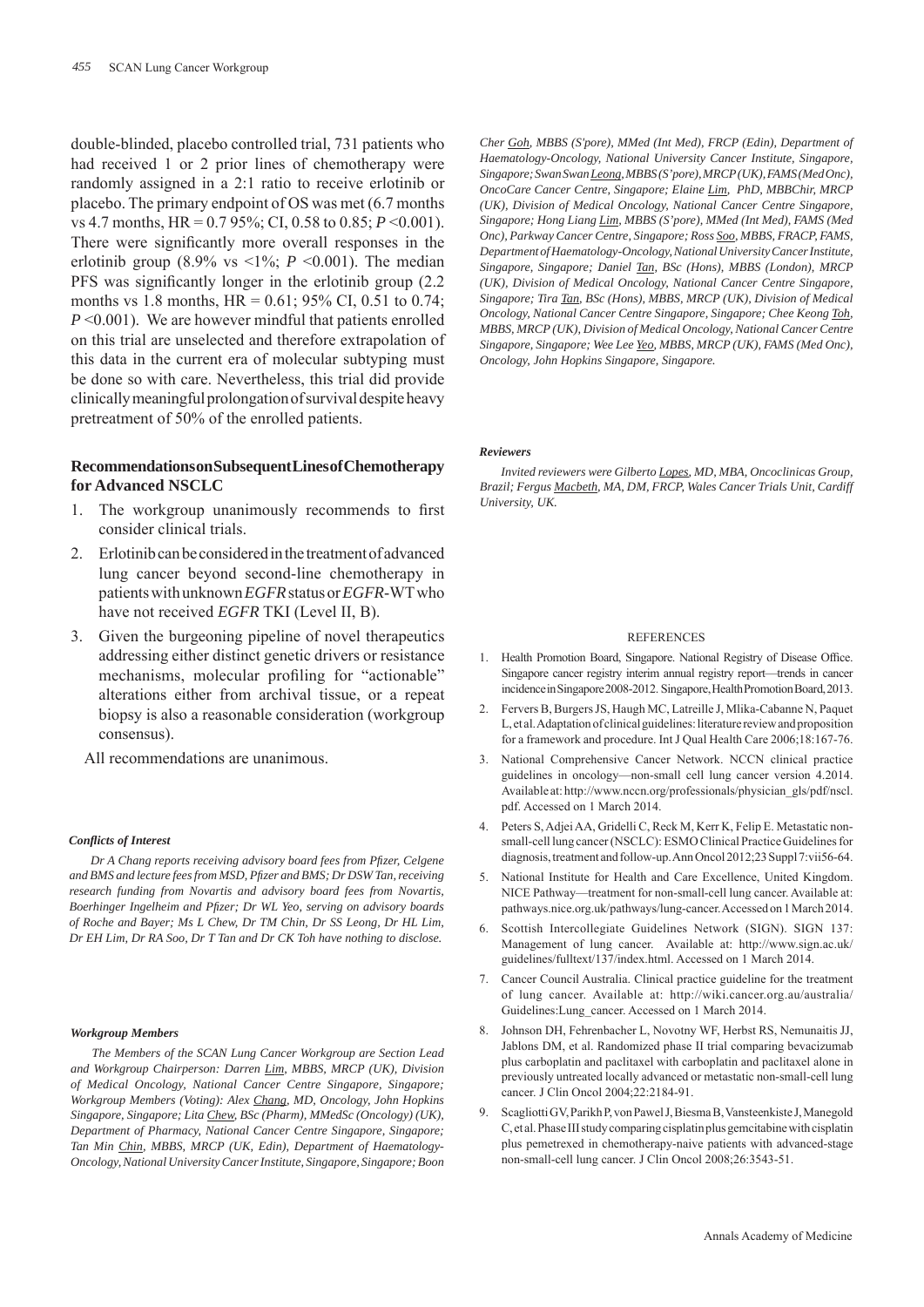- 10. Travis WD, Brambilla E, Riely GJ. New pathologic classification of lung cancer: relevance for clinical practice and clinical trials. J Clin Oncol 2013;31:992-1001.
- 11. Sequist LV, Joshi VA, Jänne PA, Muzikansky A, Fidias P, Meyerson M, et al. Response to treatment and survival of patients with non-small-cell lung cancer undergoing somatic EGFR mutation testing. Oncologist  $2007 \cdot 12 \cdot 90 - 8$
- 12. Sequist LV, Yang JC, Yamamoto N, O'Byrne K, Hirsh V, Mok T, et al. Phase III study of afatinib or cisplatin plus pemetrexed in patients with metastatic lung adenocarcinoma with EGFR mutations. J Clin Oncol 2013;31:3327-34.
- 13. Paez JG, Jänne PA, Lee JC, Tracy S, Greulich H, Gabriel S, et al. EGFR mutations in lung cancer: correlation with clinical response to gefitinib therapy. Science 2004;304:1497-500.
- 14. Kwak EL, Bang YJ, Camidge DR, Shaw AT, Solomon B, Maki RG, et al. Anaplastic lymphoma kinase inhibition in non-small-cell lung cancer. N Engl J Med 2010;363:1693-703.
- 15. Shaw AT, Kim DW, Mehra R, Tan DS, Felip E, Chow LQ, et al. Ceritinib in ALK-rearranged non-small-cell lung cancer. N Engl J Med 2014;370:1189-97.
- 16. Bergethon K, Shaw AT, Ou SH, Katayama R, Lovly CM, McDonald NT, et al. ROS1 rearrangements define a unique molecular class of lung cancers. J Clin Oncol 2012;30:863-70.
- 17. Mok TS, Wu YL, Thongprasert S, Yang CH, Chu DT, Saijo N, et al. Gefitinib or carboplatin-paclitaxel in pulmonary adenocarcinoma. N Engl J Med 2009;361:947-57.
- 18. Fukuoka M, Wu YL, Thongprasert S, Sunpaweravong P, Leong SS,  $Sriurannon<sub>g</sub> V<sub>e</sub> t a l. Biomarker analyses and final overall survival results$ from a phase III, randomized, open-label, first-line study of gefitinib versus carboplatin/paclitaxel in clinically selected patients with advanced nonsmall-cell lung cancer in Asia (IPASS). J Clin Oncol 2011;29:2866-74.
- 19. Mitsudomi T, Morita S, Yatabe Y, Negoro S, Okamoto I, Tsurutani J, et al. Gefitinib versus cisplatin plus docetaxel in patients with non-smallcell lung cancer harbouring mutations of the epidermal growth factor receptor (WJTOG3405): an open label, randomised phase 3 trial. Lancet Oncol 2010;11:121-8.
- 20. Inoue A, Kobayashi K, Maemondo M, Sugawara S, Oizumi S, Isobe H, et al. Updated overall survival results from a randomized phase III trial comparing gefitinib with carboplatin-paclitaxel for chemo-naive nonsmall cell lung cancer with sensitive EGFR gene mutations (NEJ002). Ann Oncol 2013;24:54-9.
- 21. Maemondo M, Inoue A, Kobayashi K, Sugawara S, Oizumi S, Isobe H, et al. Gefitinib or chemotherapy for non-small-cell lung cancer with mutated EGFR. N Engl J Med 2010;362:2380-8.
- 22. Rosell R1, Carcereny E, Gervais R, Vergnenegre A, Massuti B, Felip E, et al. Erlotinib versus standard chemotherapy as first-line treatment for European patients with advanced EGFR mutation-positive non-small-cell lung cancer (EURTAC): a multicentre, open-label, randomised phase 3 trial. Lancet Oncol 2012;13:239-46.
- 23. Zhou C, Wu YL, Chen G, Feng J, Liu XQ, Wang C, et al. Erlotinib versus chemotherapy as first-line treatment for patients with advanced EGFR mutation-positive non-small-cell lung cancer (OPTIMAL, CTONG-0802): a multicentre, open-label, randomised, phase 3 study. Lancet Oncol 2011;12:735-42.
- 24. Wu YL, Zhou C, Hu CP, Feng J, Lu S, Huang Y, et al. Afatinib versus cisplatin plus gemcitabine for first-line treatment of Asian patients with advanced non-small-cell lung cancer harbouring EGFR mutations (LUX-Lung 6): an open-label, randomised phase 3 trial. Lancet Oncol 2014;15:213-22.
- 25. Bria E, Milella M, Cuppone F, Novello S, Ceribelli A, Vaccaro V, et al. Outcome of advanced NSCLC patients harboring sensitizing EGFR mutations randomized to EGFR tyrosine kinase inhibitors or chemotherapy as fi rst-line treatment: a meta-analysis. Ann Oncol 2011;22:2277-85.
- 26. Lee CK, Brown C, Gralla RJ, Hirsh V, Thongprasert S, Tsai CM, et al. Impact of EGFR inhibitor in non-small cell lung cancer on progression-free and overall survival: a meta-analysis. J Natl Cancer Inst 2013;105:595-605.
- 27. Handorf EA, McElligott S, Vachani A, Langer CJ, Bristol Demeter M, Armstrong K, et al. Cost effectiveness of personalized therapy for firstline treatment of stage IV and recurrent incurable adenocarcinoma of the lung. J Oncol Pract 2012;8:267-74.
- 28. de Lima Lopes G Jr, Segel JE, Tan DS, Do YK, Mok T, Finkelstein EA, et al. Cost-effectiveness of epidermal growth factor receptor mutation testing and first-line treatment with gefitinib for patients with advanced adenocarcinoma of the lung. Cancer 2012;118:1032-9.
- 29. Brown T, Boland A, Bagust A, Oyee J, Hockenhull J, Dundar Y, et al. Gefitinib for the first-line treatment of locally advanced or metastatic non-small cell lung cancer. Health Technol Assess 2010;14:71-9.
- 30. Shaw AT, Kim DW, Nakagawa K, Seto T, Crinó L, Ahn MJ, et al. Crizotinib versus chemotherapy in advanced ALK-positive lung cancer. N Engl J Med 2013;368:2385-94.
- 31. Djalalov S, Beca J, Hoch JS, Krahn M, Tsao MS, Cutz JC, et al. Cost effectiveness of EML4-ALK fusion testing and first-line crizotinib treatment for patients with advanced ALK-positive non-small-cell lung cancer. J Clin Oncol 2014;32:1012-9.
- 32. NSCLC Meta-Analyses Collaborative Group. Chemotherapy in addition to supportive care improves survival in advanced non-small-cell lung cancer: a systematic review and meta-analysis of individual patient data from 16 randomized controlled trials. J Clin Oncol 2008; 26:4617-25.
- 33. Schiller JH, Harrington D, Belani CP, Langer C, Sandler A, Krook J, et al. Comparison of four chemotherapy regimens for advanced non-smallcell lung cancer. N Engl J Med 2002; 346:92-8.
- 34. Sandler A, Gray R, Perry MC, Brahmer J, Schiller JH, Dowlati A, et al. Paclitaxel-carboplatin alone or with bevacizumab for non-small-cell lung cancer. N Engl J Med 2006;355:2542-50.
- 35. Soria JC, Mauguen A, Reck M, Sandler AB, Saijo N, Johnson DH, et al. Systematic review and meta-analysis of randomised, phase II/III trials adding bevacizumab to platinum-based chemotherapy as first-line treatment in patients with advanced non-small-cell lung cancer. Ann Oncol 2013;24:20-30.
- 36. Pirker R, Pereira JR, Szczesna A, von Pawel J, Krzakowski M, Ramlau R, et al. Cetuximab plus chemotherapy in patients with advanced nonsmall-cell lung cancer (FLEX): an open-label randomised phase III trial. Lancet 2009;373:1525-31.
- 37. Lynch TJ, Patel T, Dreisbach L, McCleod M, Heim WJ, Hermann RC, et al. Cetuximab and first-line taxane/carboplatin chemotherapy in advanced non-small-cell lung cancer: results of the randomized multicenter phase III trial BMS099. J Clin Oncol 2010;28:911-7.
- 38. Brown T, Pilkington G, Bagust A, Boland A, Oyee J, Tudur-Smith C, et al. Clinical effectiveness and cost-effectiveness of first-line chemotherapy for adult patients with locally advanced or metastatic non-small cell lung cancer: a systematic review and economic evaluation. Health Technol Assess 2013;17:1-278.
- 39. Goulart B, Ramsey S. A trial-based assessment of the cost-utility of bevacizumab and chemotherapy versus chemotherapy alone for advanced non-small cell lung cancer. Value Health 2011;14:836-45.
- 40. Paz-Ares L, de Marinis F, Dediu M, Thomas M, Pujol JL, Bidoli P, et al. Maintenance therapy with pemetrexed plus best supportive care versus placebo plus best supportive care after induction therapy with pemetrexed plus cisplatin for advanced non-squamous non-small-cell lung cancer (PARAMOUNT): a double-blind, phase 3, randomised controlled trial. Lancet Oncol, 2012;13:247-55.
- 41. Ciuleanu T, Brodowicz T, Zielinski C, Kim JH, Krzakowski M, Laack E, et al. Maintenance pemetrexed plus best supportive care versus placebo plus best supportive care for non-small-cell lung cancer: a randomised, double-blind, phase 3 study. Lancet 2009;374:1432-40.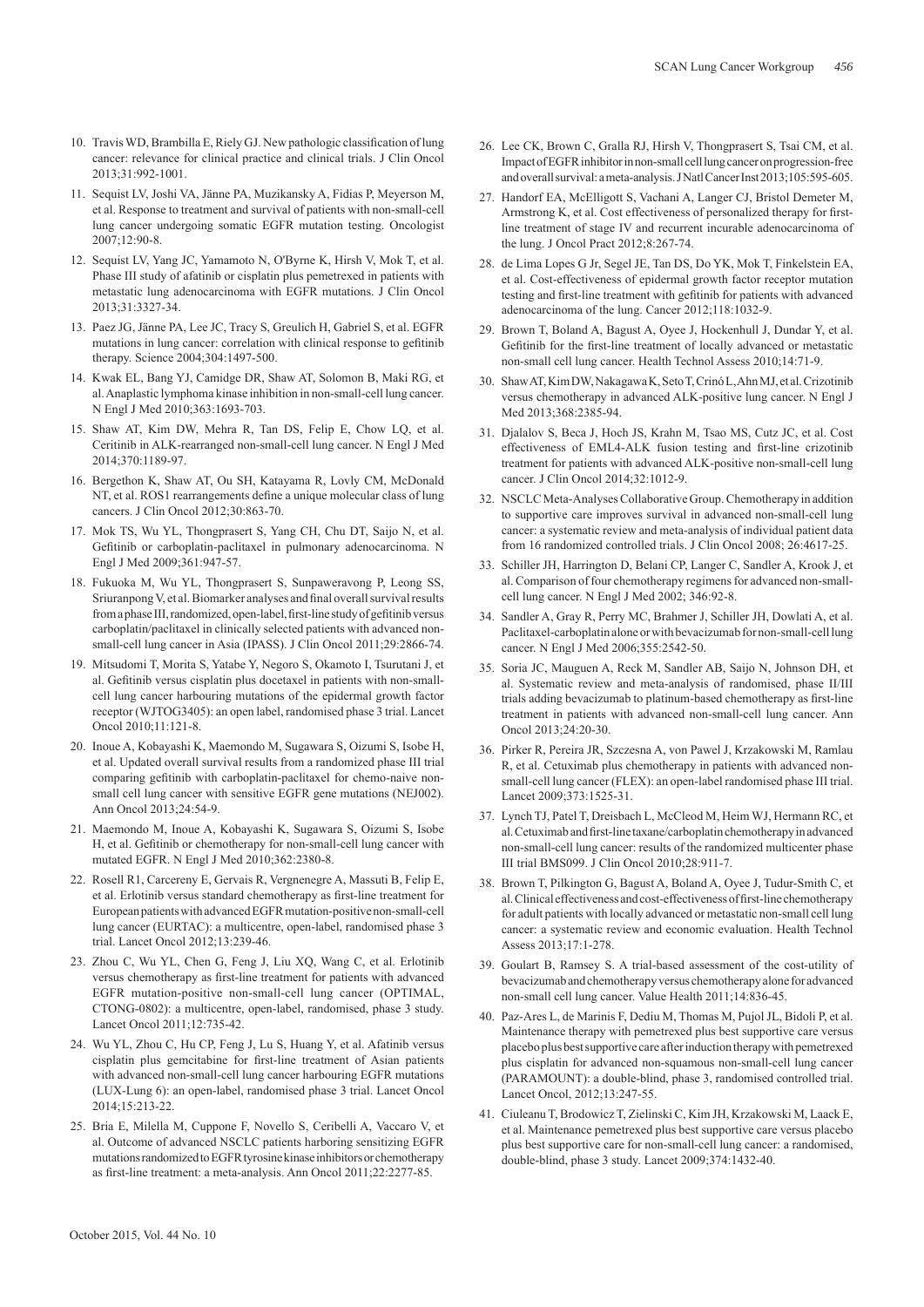- 42. Paz-Ares LG, de Marinis F, Dediu M, Thomas M, Pujol JL, Bidoli P, et al. PARAMOUNT: Final overall survival results of the phase III study of maintenance pemetrexed versus placebo immediately after induction treatment with pemetrexed plus cisplatin for advanced nonsquamous non-small-cell lung cancer. J Clin Oncol 2013;31:2895-902.
- 43. Klein R, Wielage R, Muehlenbein C, Liepa AM, Babineaux S, Lawson A, et al. Cost-effectiveness of pemetrexed as first-line maintenance therapy for advanced nonsquamous non-small cell lung cancer. J Thorac Oncol 2010;5:1263-72.
- 44. Greenhalgh J, McLeod C, Bagust A, Boland A, Fleeman N, Dundar Y, et al. Pemetrexed for the maintenance treatment of locally advanced or metastatic non-small cell lung cancer. Health Technol Assess  $2010:14:33-9$
- 45. Fossella FV, DeVore R, Kerr RN, Crawford J, Natale RR, Dunphy, et al. Randomized phase III trial of docetaxel versus vinorelbine or ifosfamide in patients with advanced non-small-cell lung cancer previously treated with platinum-containing chemotherapy regimens. The TAX 320 Non-Small Cell Lung Cancer Study Group. J Clin Oncol 2000;18:2354-62.
- 46. Shepherd FA, Dancey J, Ramlau R, Mattson K, Gralla R, O'Rourke M, et al. Prospective randomized trial of docetaxel versus best supportive care in patients with non-small-cell lung cancer previously treated with platinum-based chemotherapy. J Clin Oncol 2000;18:2095-103.
- 47. Hanna N, Shepherd FA, Fossella FV, Pereira JR, De Marinis F, von Pawel J, et al. Randomized phase III trial of pemetrexed versus docetaxel in patients with non-small-cell lung cancer previously treated with chemotherapy. J Clin Oncol 2004;22:1589-97.
- 48. Scagliotti G, Hanna N, Fossella F, Sugarman K, Blatter J, Peterson P, et al. The differential efficacy of pemetrexed according to NSCLC histology: a review of two Phase III studies. Oncologist 2009;14:253-63.
- 49. Vergnenegre A, Corre R, Berard H, Paillotin D, Dujon C, Robinet G, et al. Cost-effectiveness of second-line chemotherapy for non-small cell lung cancer: an economic, randomized, prospective, multicenter phase III trial comparing docetaxel and pemetrexed: the GFPC 05-06 study. J Thorac Oncol 2011;6:161-8.
- 50. Shepherd FA, Rodrigues Pereira J, Ciuleanu T, Tan EH, Hirsh V, Thongprasert S, et al. Erlotinib in previously treated non-small-cell lung cancer. N Engl J Med 2005;353:123-32.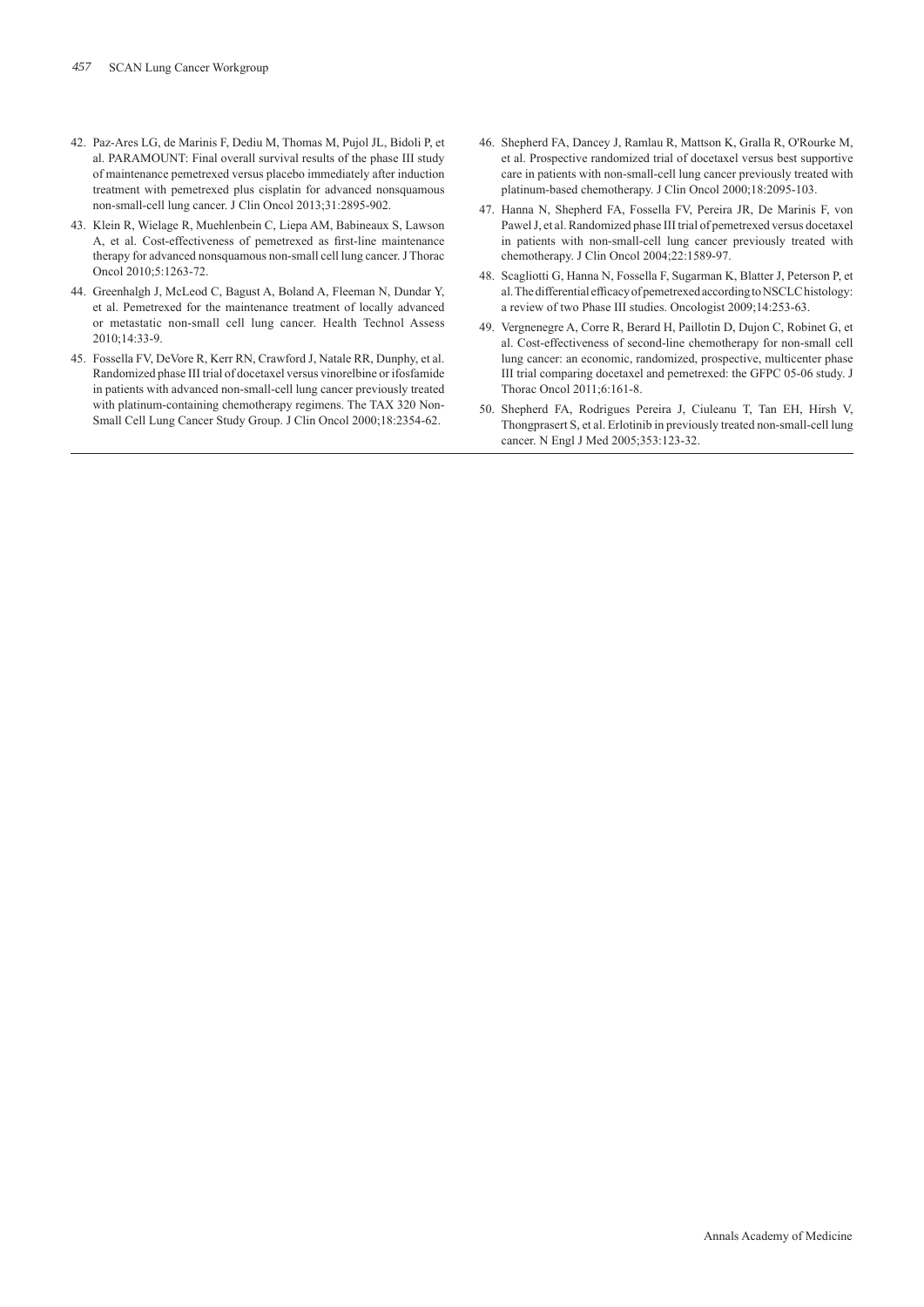|                                                  | Supplementary Table 1. International Guidelines for the Systemic Therapy of Advanced NSCLC                                                                                                                                                                                                                           |                                                                                                                                                                                                                                                               |                                                                                                                                                                                                                                                                                                                                                                                                                                                                                                                                                                                                                                                              |                                                                                                                                                                                                                                                                                                         |
|--------------------------------------------------|----------------------------------------------------------------------------------------------------------------------------------------------------------------------------------------------------------------------------------------------------------------------------------------------------------------------|---------------------------------------------------------------------------------------------------------------------------------------------------------------------------------------------------------------------------------------------------------------|--------------------------------------------------------------------------------------------------------------------------------------------------------------------------------------------------------------------------------------------------------------------------------------------------------------------------------------------------------------------------------------------------------------------------------------------------------------------------------------------------------------------------------------------------------------------------------------------------------------------------------------------------------------|---------------------------------------------------------------------------------------------------------------------------------------------------------------------------------------------------------------------------------------------------------------------------------------------------------|
| <b>Guideline Title</b>                           | NCCN Guidelines Version 2.2014 Non-<br>Small Cell Lung Cancer                                                                                                                                                                                                                                                        | Cancer: ESMO Clinical Practice<br>Metastatic Non-Small Cell Lung<br>Guidelines                                                                                                                                                                                | Line Treatment) – Pemetrexed (TA181)<br>Gene, Previously Treated) - Crizotinib:<br>Lung Cancer (Update of NICE Clinical<br>3. Lung Cancer (Non-Small Cell, First-<br>5. Lung Cancer (Non-Small Cell, First-<br>Anaplastic Lymphoma Kinase Fusion<br>Pemetrexed (Maintenance) (TA190)<br>1. The Diagnosis and Treatment of<br>2. Lung Cancer (Non-Small Cell) -<br>4. Lung Cancer (Non-Small Cell)-<br>6. Lung Cancer (Non-Small Cell,<br>7. Lung Cancer (Non-Small Cell,<br>Erlotinib (First-Line) (TA258)<br>EGFR-TK Mutation Positive)<br>$Line$ ) – Gefitinib (TA192)<br>Guideline 24) (CG 121)<br>Guidance (TA296)<br>Erlotinib (TA162)<br>NICE Guidance | Clinical Practice Guidelines for the<br><b>Treatment of Lung Cancer</b>                                                                                                                                                                                                                                 |
| Date Released                                    | 11 April 2013                                                                                                                                                                                                                                                                                                        | October 2012                                                                                                                                                                                                                                                  | 2. Issue date: November 2008, reviewed<br>3. Issue date: September 2009, reviewed<br>5. Issue date: July 2010, reviewed April<br>4. Issue date: June 2010, reviewed<br>7. Issue date: September 2013<br>1. Issue date: April 2011<br>6. Issue date: June 2012<br>December 2012<br>November 2012<br>July 2010<br>2013                                                                                                                                                                                                                                                                                                                                         | January 2014                                                                                                                                                                                                                                                                                            |
| Guideline Developer                              | National Cancer Comprehensive Network<br>(NCCN), United States                                                                                                                                                                                                                                                       | European Society for Medical Oncology<br>(ESMO)                                                                                                                                                                                                               | National Institute of Health and Clinical<br>Excellence (NICE), United Kingdom                                                                                                                                                                                                                                                                                                                                                                                                                                                                                                                                                                               | Commissioned by Australian Government<br>Clinical Guidelines Network<br>Cancer Council Australia                                                                                                                                                                                                        |
| of Guideline Validation<br>Description of Method | Statement of evidence and consensus<br>of the authors regarding their views<br>to treatment. Validation method not<br>of currently accepted approaches<br>specified.                                                                                                                                                 | consensus of experts and the fulfillment<br>Group decision-making that seeks the<br>of objectives. Guidelines are endorsed<br>discussion at consensus conferences.<br>by the Japanese Society of Medical<br>Recommendations developed from<br>Oncology (JSMO) | groups, charities and industry to comment<br>process which allows individuals, patient<br>Open and transparent consultation<br>on recommendations.                                                                                                                                                                                                                                                                                                                                                                                                                                                                                                           | working party meeting to review changes<br>questions, searches literature, formulates<br>Guidelines Wiki and undergoes public<br>recommendations and write guideline<br>consultation prior to update. Annual<br>chapters. Content is uploaded to<br>Working party develops clinical<br>made by authors. |
| Target Population                                | All adults with non-small cell lung cancer                                                                                                                                                                                                                                                                           | All adults with non-small cell lung cancer                                                                                                                                                                                                                    | All adults with non-small cell lung cancer                                                                                                                                                                                                                                                                                                                                                                                                                                                                                                                                                                                                                   | All adults with non-small cell lung cancer                                                                                                                                                                                                                                                              |
|                                                  | ALK: Anaplastic lymphoma kinase; BSC: Best supportive care; EGFR: Epidermal growth factor receptor; IASLC: International Association for the Study of Lung Cancer; IHC: Immunohistochemistry;<br>NSCLC: Non-small cell lung cance<br>Note: The above summary is focused on systemic therapy for advanced NSCLC only. |                                                                                                                                                                                                                                                               |                                                                                                                                                                                                                                                                                                                                                                                                                                                                                                                                                                                                                                                              |                                                                                                                                                                                                                                                                                                         |

October 2015, Vol. 44 No. 10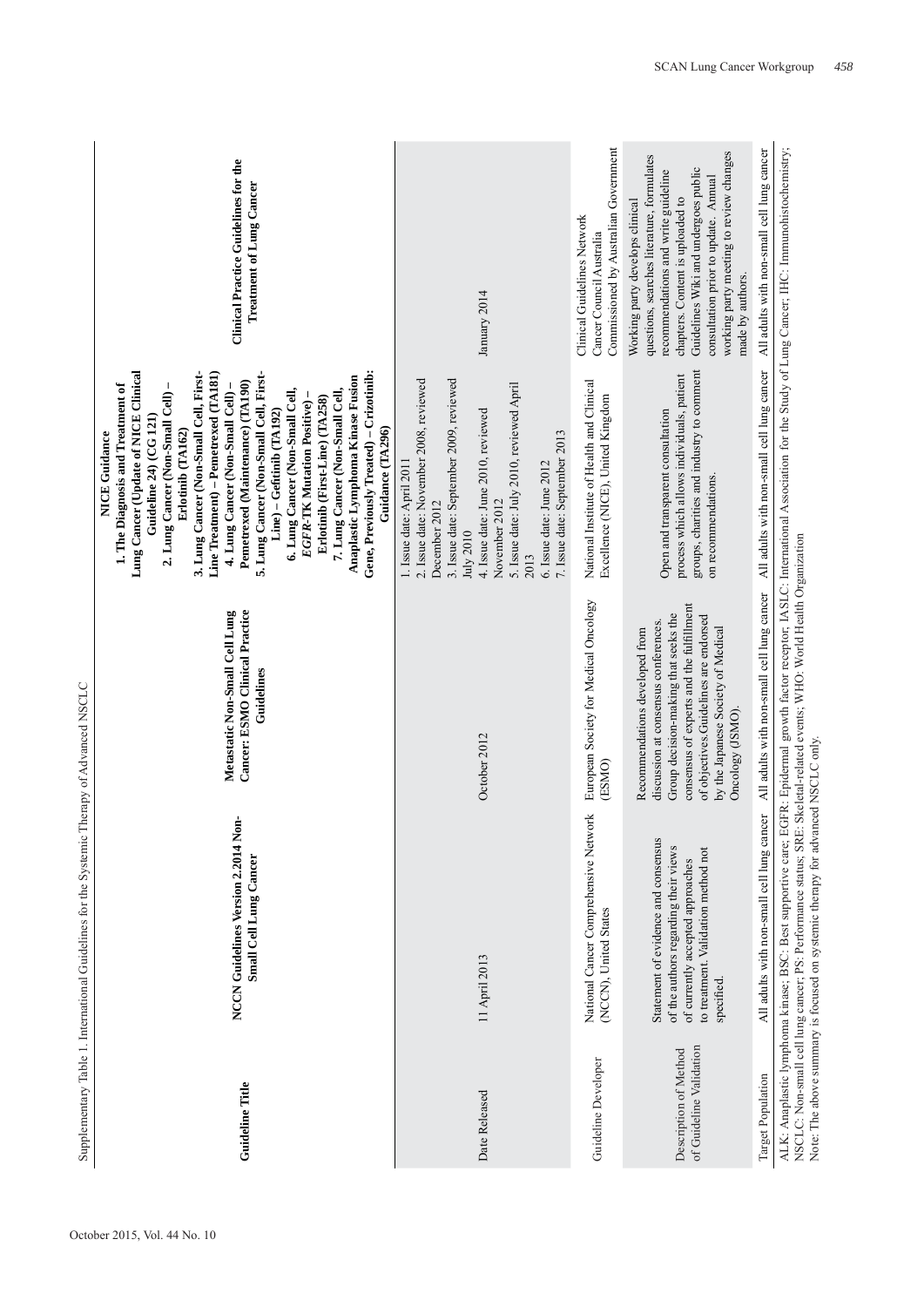| <b>Guideline Title</b> | NCCN Guidelines Version 2.2014 Non-<br>Small Cell Lung Cancer                                                                                                                                                                                                                                                                                                         | Cancer: ESMO Clinical Practice<br>Metastatic Non-Small Cell Lung<br>Guidelines                                                                                                                                                                                                                                                                                                                                                                     | Gene, Previously Treated) - Crizotinib:<br>Lung Cancer (Update of NICE Clinical<br>Line Treatment) – Pemetrexed (TA181)<br>3. Lung Cancer (Non-Small Cell, First-<br>5. Lung Cancer (Non-Small Cell, First-<br>Anaplastic Lymphoma Kinase Fusion<br>Pemetrexed (Maintenance) (TA190)<br>1. The Diagnosis and Treatment of<br>4. Lung Cancer (Non-Small Cell)<br>6. Lung Cancer (Non-Small Cell,<br>7. Lung Cancer (Non-Small Cell,<br>2. Lung Cancer (Non-Small Cell)<br>Erlotinib (First-Line) (TA258)<br>EGFR-TK Mutation Positive)<br>Line) – Gefitinib (TA192)<br>Guideline 24) (CG 121)<br>Guidance (TA296)<br>Erlotinib (TA162)<br><b>NICE Guidance</b> | Clinical Practice Guidelines for the<br>Treatment of Lung Cancer                                                                                                                                                                                                                                                                                        |
|------------------------|-----------------------------------------------------------------------------------------------------------------------------------------------------------------------------------------------------------------------------------------------------------------------------------------------------------------------------------------------------------------------|----------------------------------------------------------------------------------------------------------------------------------------------------------------------------------------------------------------------------------------------------------------------------------------------------------------------------------------------------------------------------------------------------------------------------------------------------|---------------------------------------------------------------------------------------------------------------------------------------------------------------------------------------------------------------------------------------------------------------------------------------------------------------------------------------------------------------------------------------------------------------------------------------------------------------------------------------------------------------------------------------------------------------------------------------------------------------------------------------------------------------|---------------------------------------------------------------------------------------------------------------------------------------------------------------------------------------------------------------------------------------------------------------------------------------------------------------------------------------------------------|
| Diagnosis              | Mutation testing if non-squamous and<br>adequate tissue for molecular testing<br>biopsy specimens or mixed histology<br>EGFR mutation and ALK testing as<br>in non-smoker squamous or small<br>(consider rebiopsy if appropriate).<br>· Establish histologic subtype with<br>part of multiplex/next generation<br>Pathological diagnosis:<br>sequencing.<br>$\bullet$ | histology except never/former light<br>Discuss EML4-ALK testing in non-<br>EGFR testing not recommended in<br>WHO and IASLC classification of<br>patients with confident squamous<br>Rebiopsy at disease progression.<br>squamous histology if crizotinib<br>EGFR mutation status in non-<br>Specific subtype necessary.<br>Obtain sufficient tissue.<br>squamous histology.<br>Pathological diagnosis:<br>adenocarcinoma<br>available.<br>smoker. | subtyping and measurement of predictive<br>unacceptable risk to the patient to permit<br>pathological diagnosis including tumour<br>Ensure adequate samples taken without<br>markers.                                                                                                                                                                                                                                                                                                                                                                                                                                                                         | possible to enable distinction between<br>subtype of NSCLC as accurately as<br>adenocarcinoma and squamous cell<br>Due to therapeutic implications,<br>important to classify histologic<br>carcinoma.                                                                                                                                                   |
| Systemic Therapy       | Cetuximab/vinorelbine/cisplatin<br>$\bullet$ Bevacizumab + chemotherapy*<br>· Platinum-based combination<br>First-line (poor PS/elderly)<br>• Doublet chemotherapy<br>· Gemcitabine<br>• Vinorelbine<br>• Taxanes<br>First-line:<br>If PS <sub>2</sub>                                                                                                                | Non-platinum-based combination<br>chemotherapy only if platinum<br>Cisplatin is platinum of choice<br>· Platinum-based combination<br>contraindicated.<br><b>Bevacizumab</b> <sup>§</sup><br>chemotherapy<br>Pemetrexed <sup>#</sup><br>$4-6$ cycles<br>Cetuximab<br>First-line:                                                                                                                                                                   | gemcitabine, paclitaxel, vinorelbine).<br>Platinum combination with third-<br>Single agent third-generation.<br>adenocarcinoma of large cell<br>generation drugs (docetaxel,<br>$P$ emetrexed + cisplatin - in<br>carcinoma.<br>First-line:                                                                                                                                                                                                                                                                                                                                                                                                                   | response. However, this benefit may be<br>patients with high tumour burden and<br>Cisplatin preferred to carboplatin for<br>symptoms for purpose of inducing a<br>offset by its greater risk of toxicity.<br>combination chemotherapy (with<br>vinorelbine, paclitaxel, docetaxel,<br>· Third-generation platinum-based<br>gemcitabine).<br>First-line: |

Annals Academy of Medicine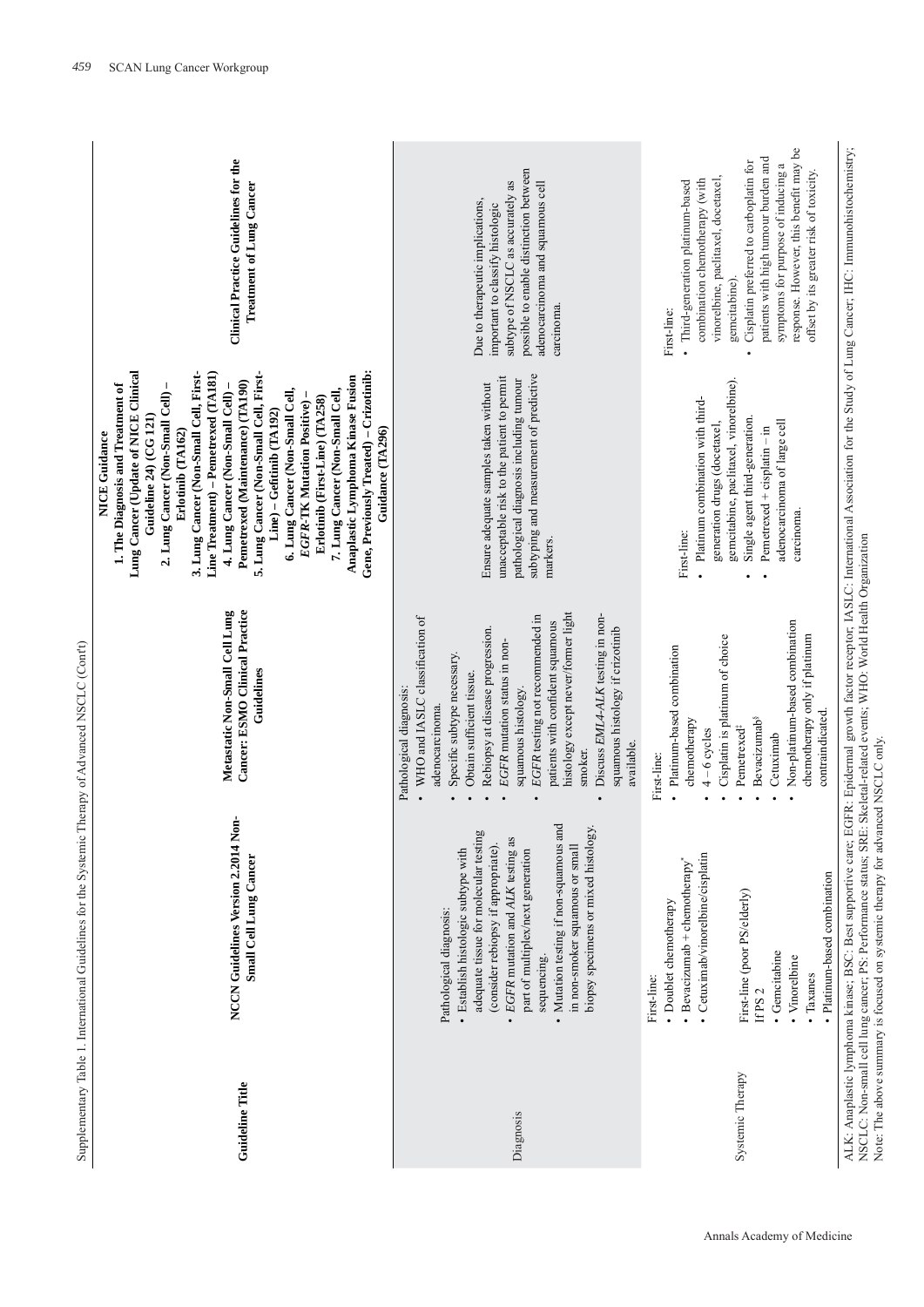| Guideline Title | ģ<br>NCCN Guidelines Version 2.2014 No<br>Small Cell Lung Cancer | Cancer: ESMO Clinical Practice<br>Metastatic Non-Small Cell Lung<br>Guidelines | Gene, Previously Treated) - Crizotinib:<br>Lung Cancer (Update of NICE Clinical<br>Line Treatment) – Pemetrexed (TA181)<br>3. Lung Cancer (Non-Small Cell, First-<br>5. Lung Cancer (Non-Small Cell, First-<br>Anaplastic Lymphoma Kinase Fusion<br>Pemetrexed (Maintenance) (TA190)<br>1. The Diagnosis and Treatment of<br>4. Lung Cancer (Non-Small Cell) -<br>6. Lung Cancer (Non-Small Cell,<br>7. Lung Cancer (Non-Small Cell,<br>2. Lung Cancer (Non-Small Cell)<br>Erlotinib (First-Line) (TA258)<br>EGFR-TK Mutation Positive)<br>$Line$ ) – Gefitinib $(TA192)$<br>Guideline 24) (CG 121)<br>Guidance (TA296)<br>Erlotinib (TA162)<br>NICE Guidance | Clinical Practice Guidelines for the<br>Treatment of Lung Cancer                                                                                                                                     |
|-----------------|------------------------------------------------------------------|--------------------------------------------------------------------------------|---------------------------------------------------------------------------------------------------------------------------------------------------------------------------------------------------------------------------------------------------------------------------------------------------------------------------------------------------------------------------------------------------------------------------------------------------------------------------------------------------------------------------------------------------------------------------------------------------------------------------------------------------------------|------------------------------------------------------------------------------------------------------------------------------------------------------------------------------------------------------|
|                 |                                                                  | First-line (poor PS):<br>· Gencitabine<br>Vinorelbine<br>If PS <sub>2</sub>    |                                                                                                                                                                                                                                                                                                                                                                                                                                                                                                                                                                                                                                                               | Cisplatin/pemetrexed recommended in<br>patients with non-squamous histology.<br>preference to cisplatin/gemcitabine in<br>cisplatin/pemetrexed in patients with<br>Cisplain/gemcitabine preferred to |
|                 |                                                                  | Platinum-based combination<br>Taxanes                                          |                                                                                                                                                                                                                                                                                                                                                                                                                                                                                                                                                                                                                                                               | Non-platinum third-generation doublet<br>squamous histology.<br>$\bullet$                                                                                                                            |
|                 | If $PS3-4$<br><b>BSC</b>                                         | If PS $3 - 4$ and absent EGFR sensitising<br>mutation                          | mutation and manufacturer provides at<br>discounted price (confidential) under<br>Erlotinib - recommend if EGFR                                                                                                                                                                                                                                                                                                                                                                                                                                                                                                                                               | alternative for patients unsuitable for<br>(e.g. gemcitabine/paclitaxel) is an<br>platinum-based therapy.                                                                                            |
|                 | First-line (activating EGFR mutations<br>· Erlotinib             | · BSC                                                                          | Gefitinib - recommended if EGFR<br>patient access scheme.<br>$\bullet$                                                                                                                                                                                                                                                                                                                                                                                                                                                                                                                                                                                        | First-line combination chemotherapy<br>should be stopped at disease                                                                                                                                  |
|                 | $\bullet$ Afatinib <sup><math>\dagger</math></sup>               | $\bullet$ Platinum combination if PS $0-1$<br>First-line (elderly)             | mutation and manufacturer provides at<br>fixed price agreed under patient access                                                                                                                                                                                                                                                                                                                                                                                                                                                                                                                                                                              | progression or after 4 cycles.<br>Bevacizumab (15 mg/kg) +                                                                                                                                           |
|                 | First-line (ALK rearrangement)<br>· Crizotinib <sup>*</sup>      | Single agent in selected PS                                                    | scheme (GBP 12,200 per patient<br>irrespective of duration)                                                                                                                                                                                                                                                                                                                                                                                                                                                                                                                                                                                                   | Cetuximab + cisplatin/vinoreline <sup>1</sup><br>chemotherapy                                                                                                                                        |
|                 |                                                                  | First-line (activating EGFR mutations)<br>· Erlotinib                          |                                                                                                                                                                                                                                                                                                                                                                                                                                                                                                                                                                                                                                                               | First-line (unfit for combination                                                                                                                                                                    |
|                 |                                                                  | Gefitinib                                                                      |                                                                                                                                                                                                                                                                                                                                                                                                                                                                                                                                                                                                                                                               | chemotherapy):<br>Gemcitabine<br>Vinorelbine                                                                                                                                                         |
|                 |                                                                  | First-line (ALK rearrangement)<br>Crizotinib                                   |                                                                                                                                                                                                                                                                                                                                                                                                                                                                                                                                                                                                                                                               | Docetaxel<br>Paclitaxel                                                                                                                                                                              |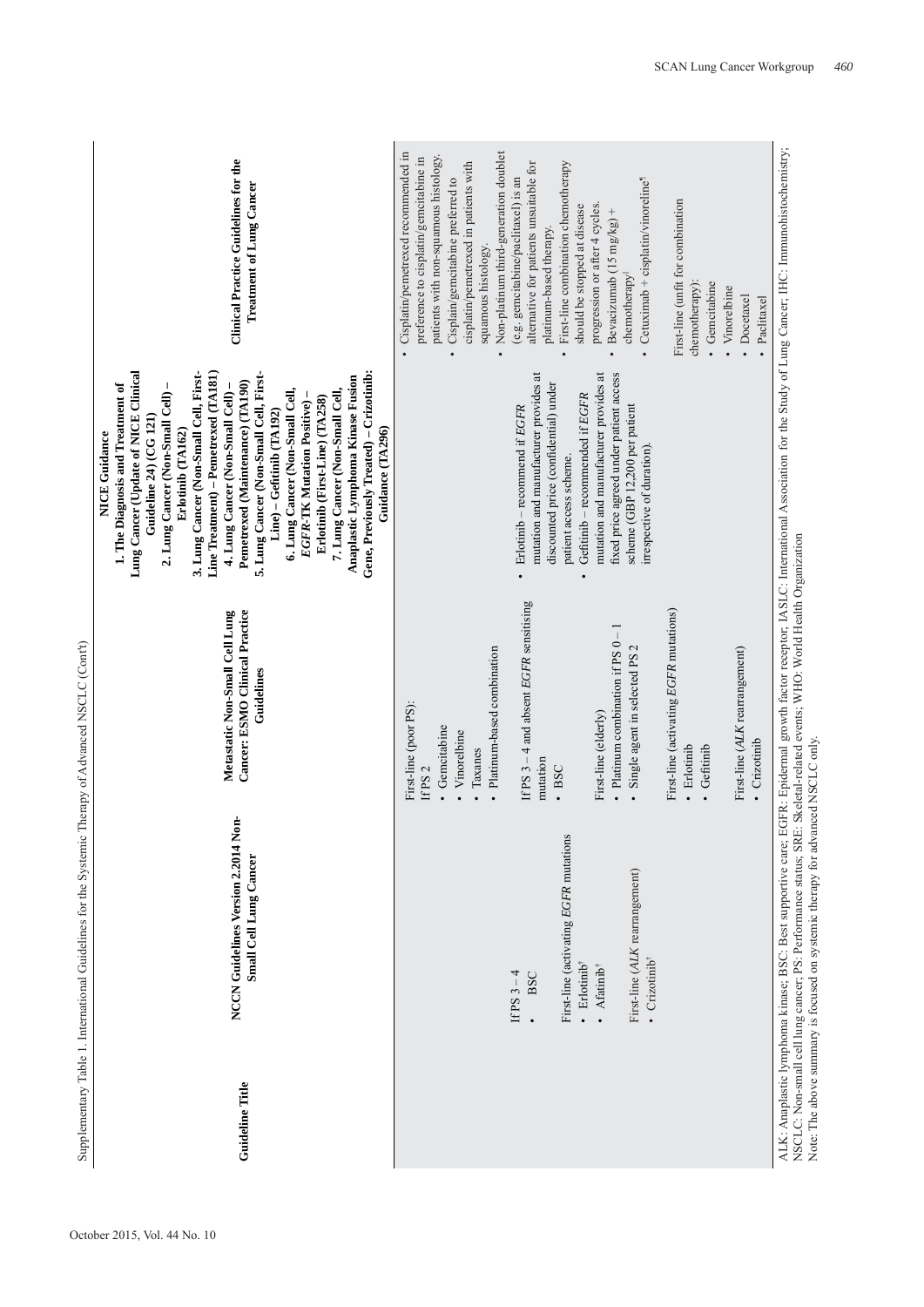| くくしく                     |
|--------------------------|
| $\frac{1}{2}$            |
|                          |
| Ć<br>í                   |
|                          |
| í<br>l<br>i              |
|                          |
| j                        |
|                          |
|                          |
| I<br>i<br>ļ              |
| I<br>l                   |
| ł<br>ï<br>j              |
|                          |
| ֕<br>l<br>l              |
| I<br>l<br>$\overline{a}$ |
| ł<br>፡<br>ζ              |

| Clinical Practice Guidelines for the<br>Treatment of Lung Cancer                                                                                                                                                                                                                                                                                                                                                                                                                                                                                                                                                                                                               | Weekly paclitaxel/carboplatin<br>First-line (elderly)<br>Gemcitabine<br>Vinorelbine<br>Docetaxel | First-line (activating EGFR mutations)<br>· EGFR-TKI | • Pemetrexed <sup>##</sup><br>Maintenance:<br>Docetaxel<br>Erlotinib                                                                                                                                                        | Pemetrexed <sup>##</sup><br>Docetaxe <sup>I'll</sup><br>Second-line:<br>Erlotinib                                                                                                                   |                                                                                                                                                                                                                                                                           |
|--------------------------------------------------------------------------------------------------------------------------------------------------------------------------------------------------------------------------------------------------------------------------------------------------------------------------------------------------------------------------------------------------------------------------------------------------------------------------------------------------------------------------------------------------------------------------------------------------------------------------------------------------------------------------------|--------------------------------------------------------------------------------------------------|------------------------------------------------------|-----------------------------------------------------------------------------------------------------------------------------------------------------------------------------------------------------------------------------|-----------------------------------------------------------------------------------------------------------------------------------------------------------------------------------------------------|---------------------------------------------------------------------------------------------------------------------------------------------------------------------------------------------------------------------------------------------------------------------------|
| Gene, Previously Treated) - Crizotinib:<br>Lung Cancer (Update of NICE Clinical<br>Line Treatment) – Pemetrexed (TA181)<br>5. Lung Cancer (Non-Small Cell, First-<br>3. Lung Cancer (Non-Small Cell, First-<br>Anaplastic Lymphoma Kinase Fusion<br>Pemetrexed (Maintenance) (TA190)<br>1. The Diagnosis and Treatment of<br>4. Lung Cancer (Non-Small Cell) -<br>2. Lung Cancer (Non-Small Cell) -<br>6. Lung Cancer (Non-Small Cell,<br>7. Lung Cancer (Non-Small Cell,<br>Erlotinib (First-Line) (TA258)<br><b>EGFR-TK Mutation Positive</b> )<br>$Line$ ) – Gefitinib $(TA192)$<br>Guideline 24) (CG 121)<br>Guidance (TA296)<br>Erlotinib (TA162)<br><b>NICE Guidance</b> |                                                                                                  |                                                      | non-progressive disease following<br>non-predominantly squamous and<br>• Pemetrexed – recommended in<br>platinum-based chemotherapy.<br>Maintenance:                                                                        | Crizotinib - not recommended. Can<br>be continued in those already taking<br>Erlotinib - if provided at an overall<br>cost equal to that of docetaxel<br>Second-line:<br>• Docetaxel<br>crizotinib. | EGFR: Epidermal growth factor receptor, IASLC: International Association for the Study of Lung Cancer; IHC: Immunohistochemistry;                                                                                                                                         |
| Cancer: ESMO Clinical Practice<br>Metastatic Non-Small Cell Lung<br>Guidelines                                                                                                                                                                                                                                                                                                                                                                                                                                                                                                                                                                                                 |                                                                                                  |                                                      | Bevecizumab & cetuximab not<br>recommended<br>Pemetrexed**<br>Maintenance:<br>Erlotinib <sup>#</sup><br>$\cdot$<br>Ĭ.                                                                                                       | • Pemetrexed <sup>#</sup><br>Crizotinib <sup>ill</sup><br>Erlotinib <sup>§§</sup><br>Second-line:<br>• Docetaxel                                                                                    |                                                                                                                                                                                                                                                                           |
| Non-<br>NCCN Guidelines Version 2.2014<br>Small Cell Lung Cancer                                                                                                                                                                                                                                                                                                                                                                                                                                                                                                                                                                                                               |                                                                                                  |                                                      | Bevacizumab + pemetrexed <sup>*</sup><br>· Bevacizumab*<br>Gemcitabine<br>Pemetrexed <sup>*</sup><br>· Pemetrexed<br>Cetuximab<br>Maintenance:<br>Continuation<br>$\bullet$ Docetaxel <sup>#</sup><br>· Erlotinib<br>Switch | Gemcitabine<br>Pemetrexed*<br>Second-line:<br>Docetaxel<br>Erlotinib<br>$PS 0 - 2$                                                                                                                  | NSCLC: Non-small cell lung cancer; PS: Performance status; SRE: Skeletal-related events; WHO: World Health Organization<br>Note: The above summary is focused on systemic therapy for advanced NSCLC only.<br>ALK: Anaplastic lymphoma kinase; BSC: Best supportive care; |
| Guideline Title                                                                                                                                                                                                                                                                                                                                                                                                                                                                                                                                                                                                                                                                |                                                                                                  |                                                      |                                                                                                                                                                                                                             |                                                                                                                                                                                                     |                                                                                                                                                                                                                                                                           |